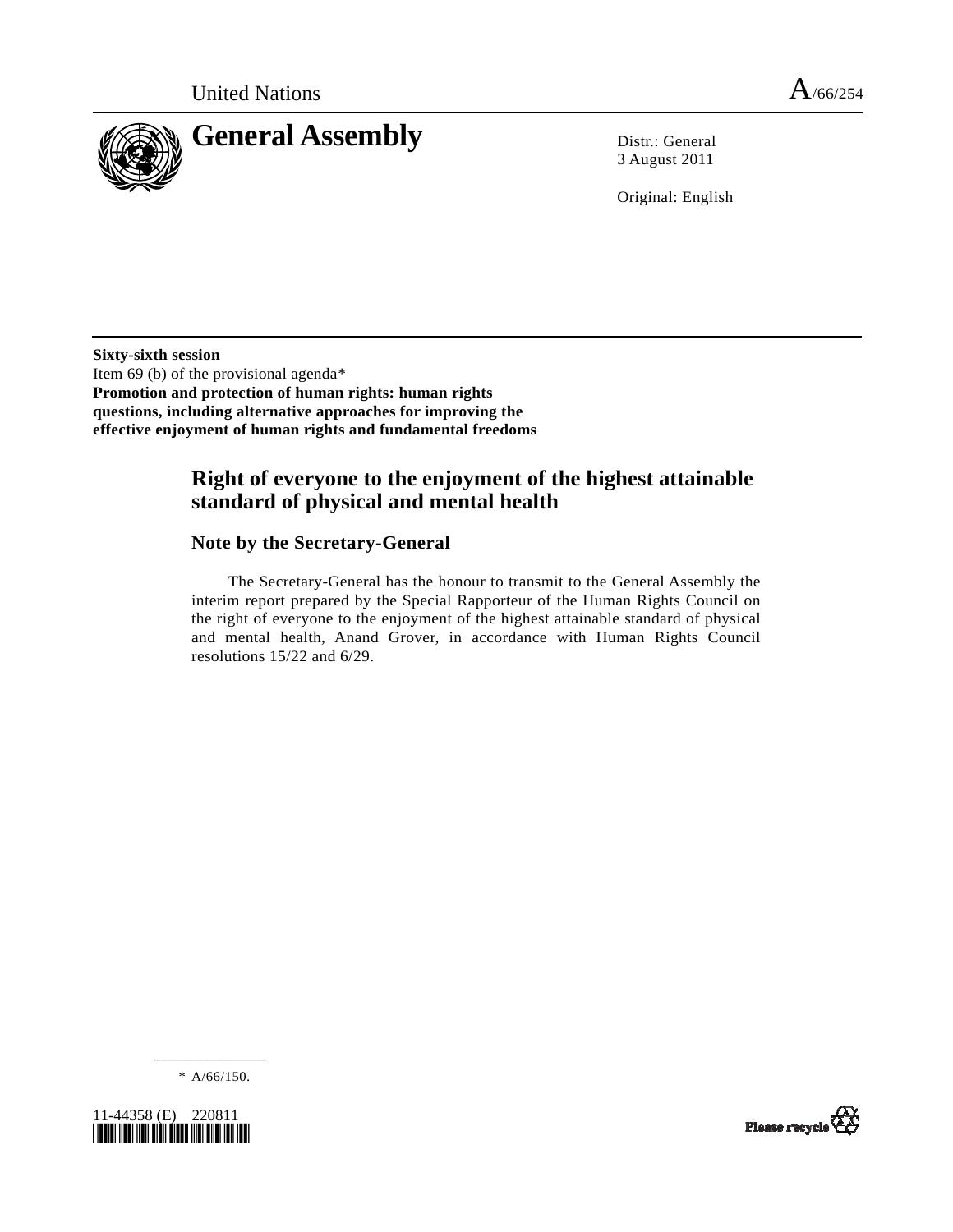# **Interim report of the Special Rapporteur on the right of everyone to the enjoyment of the highest attainable standard of physical and mental health**

#### *Summary*

 In the present report, the Special Rapporteur on the right of everyone to the enjoyment of the highest attainable standard of physical and mental health considers the interaction between criminal laws and other legal restrictions relating to sexual and reproductive health and the right to health. The right to sexual and reproductive health is a fundamental part of the right to health. States must therefore ensure that this aspect of the right to health is fully realized.

 The Special Rapporteur considers the impact of criminal and other legal restrictions on abortion; conduct during pregnancy; contraception and family planning; and the provision of sexual and reproductive education and information. Some criminal and other legal restrictions in each of those areas, which are often discriminatory in nature, violate the right to health by restricting access to quality goods, services and information. They infringe human dignity by restricting the freedoms to which individuals are entitled under the right to health, particularly in respect of decision-making and bodily integrity. Moreover, the application of such laws as a means to achieving certain public health outcomes is often ineffective and disproportionate.

 Realization of the right to health requires the removal of barriers that interfere with individual decision-making on health-related issues and with access to health services, education and information, in particular on health conditions that only affect women and girls. In cases where a barrier is created by a criminal law or other legal restriction, it is the obligation of the State to remove it. The removal of such laws and legal restrictions is not subject to resource constraints and can thus not be seen as requiring only progressive realization. Barriers arising from criminal laws and other laws and policies affecting sexual and reproductive health must therefore be immediately removed in order to ensure full enjoyment of the right to health.

### Contents

|     |                                                                                                     | $\overline{4}$ |
|-----|-----------------------------------------------------------------------------------------------------|----------------|
| Н.  |                                                                                                     | $\overline{4}$ |
| HI. | International human rights law and the right to sexual and reproductive health                      | - 5            |
|     | IV. Criminal laws and other legal restriction affecting the right to sexual and reproductive health | 6              |
|     | Impact of criminal laws and other legal restrictions on sexual and reproductive health              | $\overline{7}$ |
|     |                                                                                                     | 19             |
|     |                                                                                                     |                |

*Page*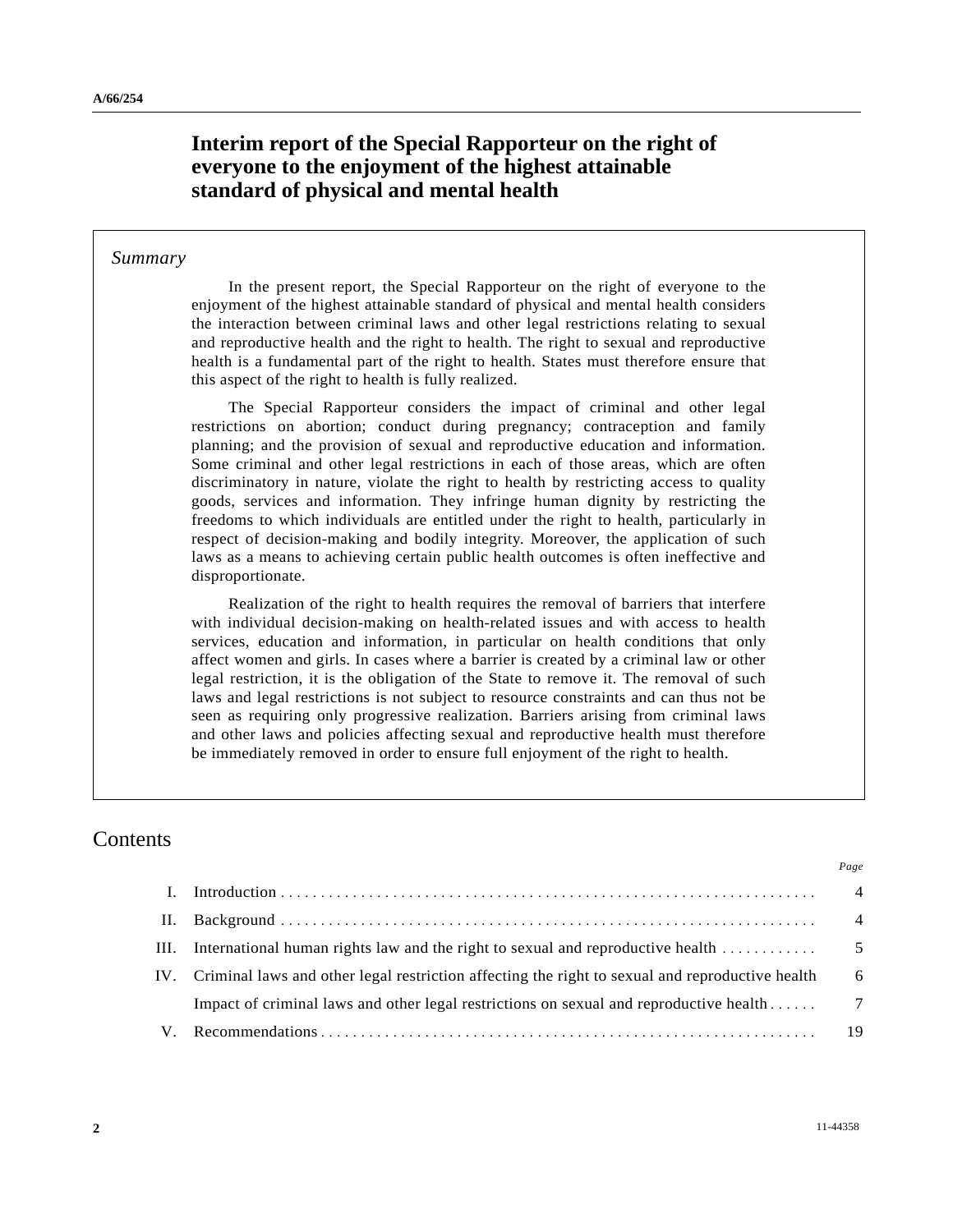### **I. Introduction**

1. Since his previous report to the General Assembly (A/65/255), the Special Rapporteur has undertaken country missions to the Syrian Arab Republic in November 2010 (A/HRC/17/25/Add.3) and Ghana in May 2011. He submitted reports on the right to health and development (A/HRC/17/25) and on the expert consultation on access to medicines as a fundamental component of the right to health (A/HRC/17/43) to the Human Rights Council at its seventeenth session, held in June 2011. He convened an expert consultation and held a public consultation on the right to health of older persons in April 2011, which informed the report submitted to the Council at its eighteenth session in September 2011.

2. The Special Rapporteur has contributed to a number of meetings and conferences on the right to health, including the meeting on human rights and the Global Fund to Fight AIDS, Tuberculosis and Malaria, organized by the Open Society Institute/Joint United Nations Programme on HIV/AIDS (UNAIDS) in New York in March 2011, and the conference on enforcement of the right to health organized by the Central European University in Budapest in June 2011. The Special Rapporteur gave keynote presentations at the Northern Ireland Assembly in September 2010 on the Millennium Development Goals and at the International Drug Policy Consortium seminar, held in London in May 2011, on proportionality in sentencing for drug offences.

3. The Special Rapporteur also held regional civil society consultations in Nairobi, for East Africa; Budapest, for Eastern Europe; and Moscow, the Russian Federation and Central Asia. The consultations allowed the Rapporteur to gather information regarding realization of the right to health in those regions and to disseminate information about the mandate.

# **II. Background**

4. The present report considers the criminalization of certain sexual and reproductive health services, particularly in relation to women, and their impact on the right of everyone to the enjoyment of the highest attainable standard of physical and mental health (hereafter, the "right to health"). It also discusses the effect of other legal restrictions and policies affecting conduct and decision-making in the context of sexual and reproductive health. It examines how laws and other legal restrictions are used to regulate abortion, conduct during pregnancy, sexual and reproductive education, and contraception and family planning. It also discusses the negative impact that such criminal laws and other legal restrictions may have on health care, including access to goods, services and information, on the freedoms and human dignity of affected persons, particularly women, and on public health outcomes.

5. The Special Rapporteur decided to address those issues given that the right to sexual and reproductive health is an area in which conduct and decision-making are regulated by the State through a range of criminal laws and other legal restrictions that may violate the right to health.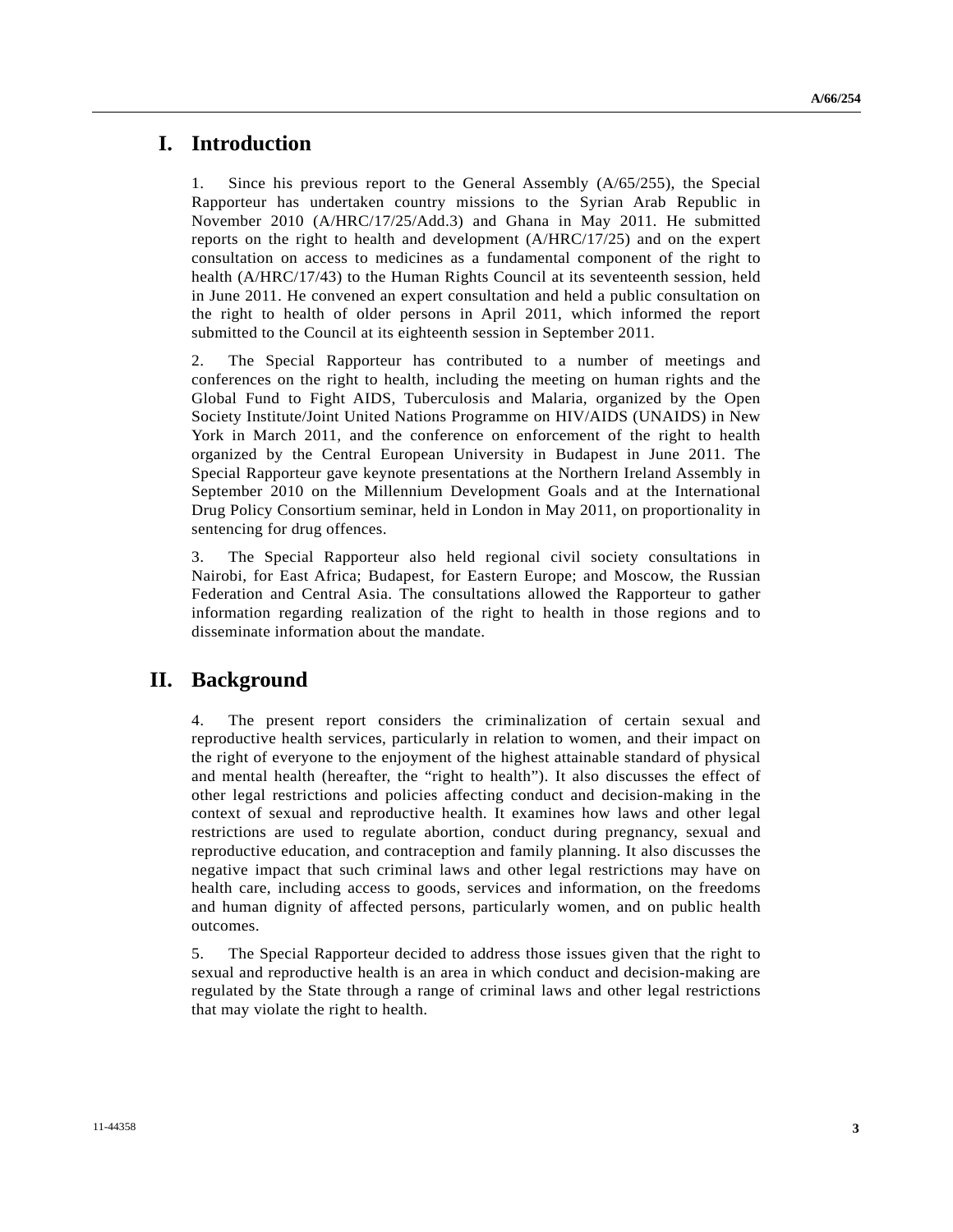# **III. International human rights law and the right to sexual and reproductive health**

6. The right to sexual and reproductive health is an integral component of the right to health. The International Covenant on Economic, Social and Cultural Rights emphasizes aspects of the right to sexual and reproductive health in article 12.2 (a). General Comment No. 14 of the Committee on Economic, Social and Cultural Rights states that the right to health includes measures to improve child and maternal health, sexual and reproductive health services, including access to family planning, prenatal and post-natal care, emergency obstetric services and access to information, as well as to resources necessary to act on that information (E/C.2/2000/4, para. 14). Moreover, it notes that women's right to health requires the removal of all barriers interfering with access to health services, education and information, including in the area of sexual and reproductive health (ibid., para. 21). The recommendations of the Committee have consistently supported that approach.<sup>1</sup>

7. The Convention on the Elimination of All Forms of Discrimination against Women[2](#page-3-1) requires States to take action to ensure that women are afforded broad equality in, inter alia, education, employment and access to health care. The Convention specifically provides for a proper understanding of maternity as a social function, access to family planning information, and the elimination of discrimination against women in marriage and family relations. Furthermore, article 16.1 (e) mandates that women be provided the same rights to decide freely and responsibly on the number and spacing of their children and to have access to the information, education and means to enable them to exercise those rights.

8. The Convention on the Rights of the Child provides for the protection of the right to health of young persons under the age of 18. Article 24 of the Convention affirms the right to health as established in the International Covenant on Economic, Social and Cultural Rights, which is especially relevant given the importance of sexual and reproductive health to the lives of young women and men.[3](#page-3-2) The Convention urges States to ensure prenatal and post-natal care for mothers, develop family planning education and services and ensure the elimination of traditional practices that are "prejudicial to the health of children".[4](#page-3-3)

9. Reproductive health rights also feature prominently in the Programme of Action of the 1994 International Conference on Population and Development, the 1995 Beijing Platform for Action and the Millennium Development Goals, which affirm the rights of women to control all aspects of their health, to respect bodily autonomy and integrity and to decide freely in matters relating to their sexuality and reproduction, free of discrimination, coercion and violence. The Beijing Platform for Action states that States should consider removing punitive measures related to sexual and reproductive health. The relationship between improved sexual and reproductive health for women and poverty reduction is particularly emphasized.

<span id="page-3-0"></span><sup>1</sup> See E/C.12/1/Add.98, para. 43; E/C.12/1/Add.105 and Corr.1, paras. 53 and 54; E/C.12/BRA/ CO/2, para. 29; and E/C.12/COL/CO/5, para. 5.

<sup>2</sup> See in particular articles 5, 10 (h), 11, 12.1 and 16.

<span id="page-3-2"></span><span id="page-3-1"></span><sup>3</sup> See United Nations Population Fund, *Eight Lives: Stories of Reproductive Health* (New York, 2010).

<span id="page-3-3"></span><sup>4</sup> United Nations, *Treaty Series*, vol. 1577, No. 27531, article 24; see also CRC/GC/2003/4, para. 31.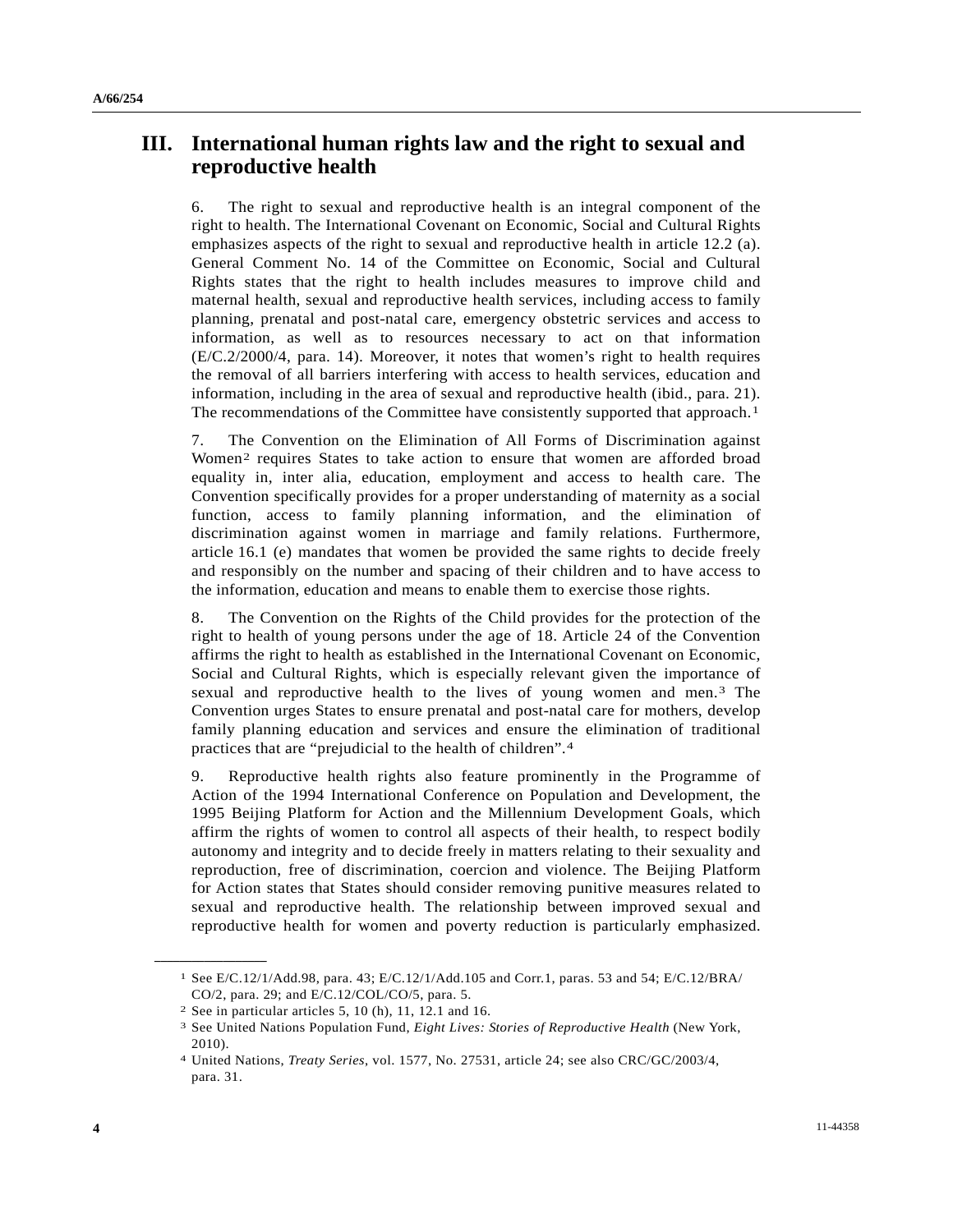<span id="page-4-3"></span>Unfortunately, the *Millennium Development Goals Report 2010*[5](#page-4-0) declared that progress in parts of the world in some indicative areas, such as adolescent pregnancy and contraceptive use, had slowed and that aid for family planning as a proportion of total aid to health had declined sharply between 2000 and 2008.

10. General Comment No. 14 of the Committee on Economic, Social and Cultural Rights elaborates the concept of reproductive health, stating that women and men have the freedom to decide if and when to reproduce and the right to be informed and to have access to safe, effective, affordable and acceptable methods of family planning of their choice and appropriate health-care services that will, for example, enable women to go safely through pregnancy and childbirth (E/C.12/2000/4, footnote 12). Sexual health is a "state of physical, emotional, mental and social well-being related to sexuality, not merely the absence of disease, dysfunction or infirmity".[6](#page-4-1) The Programme of Action of the International Conference on Population and Development states that sexual health includes the right to a satisfying and safe sex life as well as the freedom to decide when and how often to reproduce (A/CONF.171/13, para. 7.2). It also states that sexual health requires a positive and respectful approach to sexuality and sexual relationships, as well as the possibility of having pleasurable and safe sexual experiences, free of coercion, discrimination and violence.

## **IV. Criminal laws and other legal restrictions affecting the right to sexual and reproductive health**

11. Criminal laws are enacted by the State to regulate conduct perceived as threatening, dangerous, or harmful to an individual, to other individuals or society. Such laws represent the strongest expression of the State's power to punish and are among its most intentional acts. Criminal laws punish those who engage in prohibited conduct; they are also intended to deter others from similar conduct, incapacitate and rehabilitate offenders, and provide restitution for victims.

12. The use of overt physical coercion by the State or non-State actors, such as in cases of forced sterilization, forced abortion, forced contraception and forced pregnancy has long been recognized as an unjustifiable form of State-sanctioned coercion and a violation of the right to health.[7](#page-4-2) Similarly, where the criminal law is used as a tool by the State to regulate the conduct and decision-making of individuals in the context of the right to sexual and reproductive health the State coercively substitutes its will for that of the individual.

13. States also use other legal restrictions, including provisions in civil and administrative laws to restrict or prohibit access and/or availability of sexual and reproductive health services, goods and information.

14. In their application, criminal laws and other legal restrictions may prevent access to certain sexual and reproductive health-care goods, such as contraceptive methods, directly outlaw a particular service, such as abortion, or ban the provision of sexual and reproductive information through school-based education programmes

<span id="page-4-1"></span><span id="page-4-0"></span><sup>5</sup> United Nations publication, Sales No. E.10.I.7.

<sup>6</sup> Paul Hunt and Judith Bueno de Mesquita, *The Rights to Sexual and Reproductive Health* (Colchester, Essex, University of Essex, 2006).

<span id="page-4-2"></span><sup>7</sup> See CRC/C/15/Add.268, para. 46(e); CEDAW/C/CHN/CO/6, para. 32; E/CN.4/2004/49, para. 25.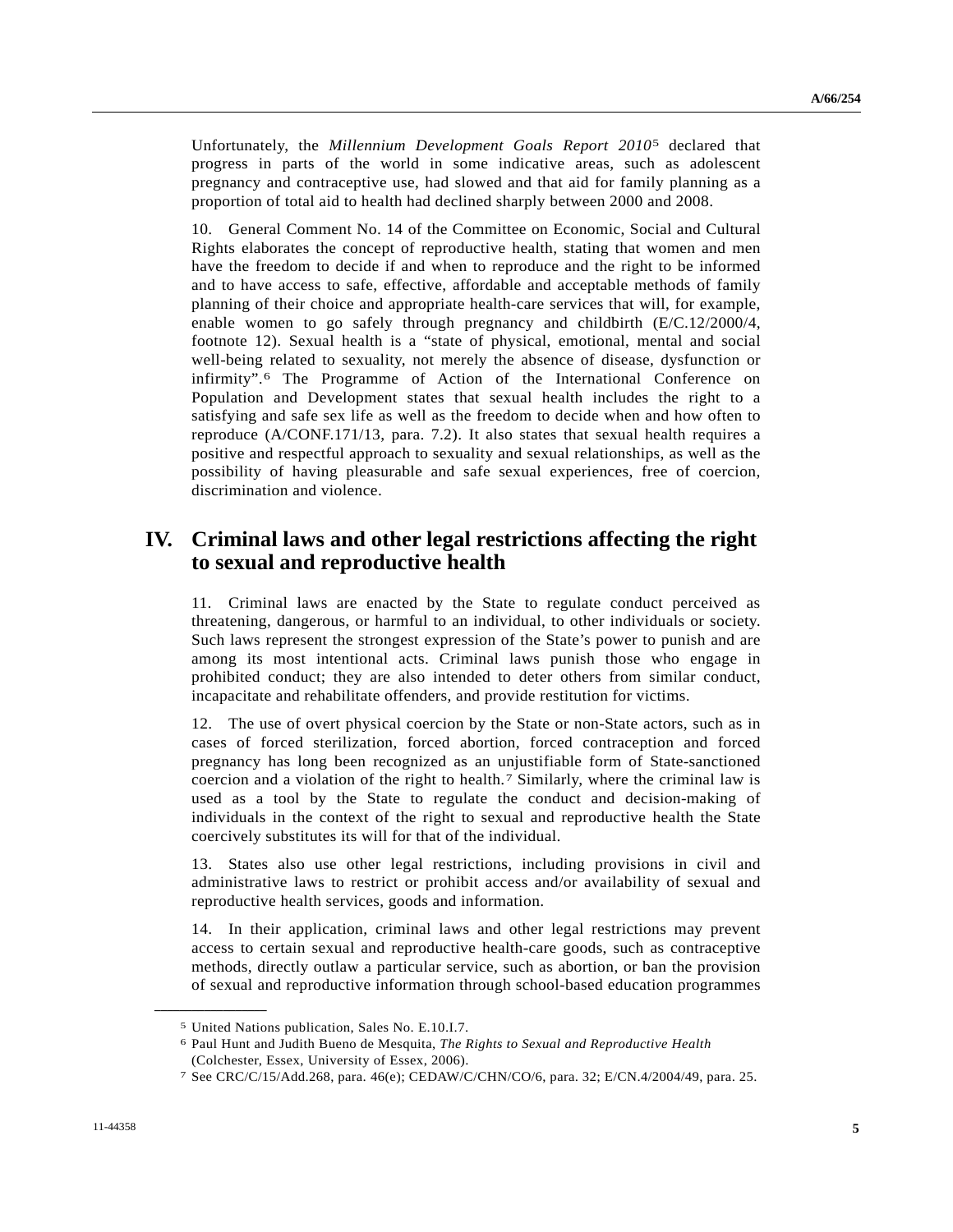or otherwise. In practice, these laws affect a wide range of individuals, including women who attempt to undergo abortions or seek contraception; friends or family members who assist women to access abortions; practitioners providing abortions; teachers providing sexual education; pharmacists supplying contraceptives; employees of institutions that are established to provide family planning services; human rights defenders advocating for sexual and reproductive health rights; and adolescents seeking access to contraception for consensual sexual activity.

15. Criminal laws and other legal restrictions on sexual and reproductive health may have a negative impact on the right to health in many ways, including by interfering with human dignity. Respect for dignity is fundamental to the realization of all human rights. Dignity requires that individuals are free to make personal decisions without interference from the State, especially in an area as important and intimate as sexual and reproductive health.

16. Criminal laws and other legal restrictions affecting sexual and reproductive health may amount to violations of the right to health. Although the present report deals predominantly with the impact of these laws and legal restrictions on women and girls, it by no means discounts similar problems faced by men and boys. Women, however, are generally more likely to experience infringements of their right to sexual and reproductive health<sup>[8](#page-5-0)</sup> given the physiology of human reproduction and the gendered social, legal and economic context in which sexuality, fertility, pregnancy and parenthood occur. Persistent stereotyping of women's roles within society and the family establish and fuel societal norms. Many of those norms are based on the belief that the freedom of a woman, especially with regard to her sexual identity, should be curtailed and regulated (see E/CN.4/2002/83, para. 99). Where women transgress these stereotype-driven norms in the pursuit of sexual and reproductive freedom, they are often punished severely[,6](#page-4-3) with resultant adverse effects on their health outcomes and violations of their right to health. The criminal laws and other legal restrictions examined in the present report facilitate and justify State control over women's life, such as forcing women to continue unwanted or unplanned pregnancies.

17. The causal relationship between the gender stereotyping, discrimination and marginalization of women and girls and their enjoyment of their right to sexual and reproductive health is well documented (see E/CN.4/2002/83 and E/CN.4/2004/49). Criminalization generates and perpetuates stigma; restricts their ability to make full use of available sexual and reproductive health-care goods, services and information; denies their full participation in society; and distorts perceptions among health-care professionals which, as a consequence, can hinder their access to health-care services. Criminal laws and other legal restrictions disempower women, who may be deterred from taking steps to protect their health, in order to avoid liability and out of fear of stigmatization. By restricting access to sexual and reproductive health-care goods, services and information these laws can also have a discriminatory effect, in that they disproportionately affect those in need of such resources, namely women. As a result, women and girls are punished both when they abide by these laws, and are thus subjected to poor physical and mental health outcomes, and when they do not, and thus face incarceration.

<span id="page-5-0"></span><sup>8</sup> With the exception of men who have sex with men; see A/HRC/14/20.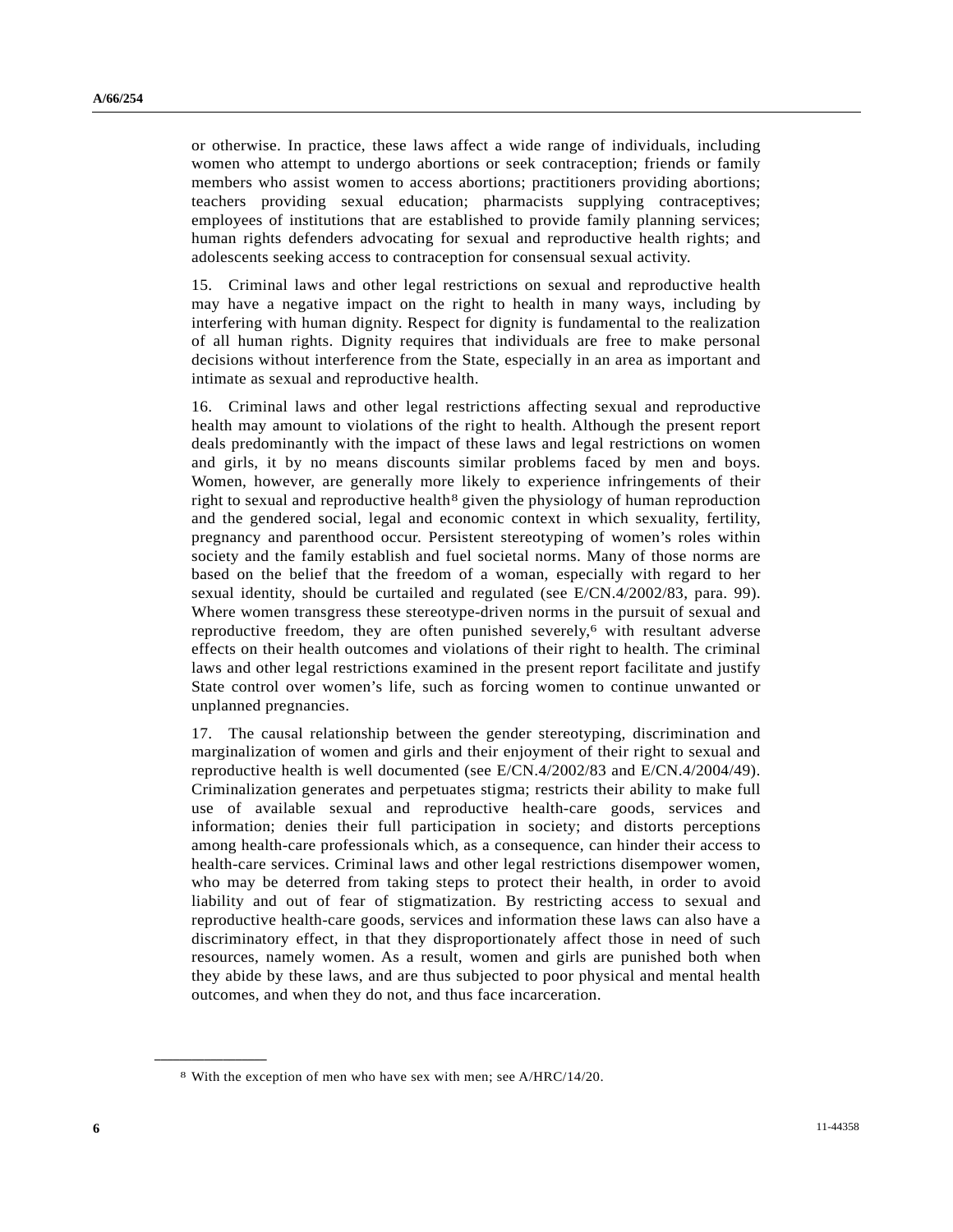18. States most frequently cite two grounds for implementing criminal or other restrictive laws in relation to the right to sexual and reproductive health: public health and public morality. Public morality cannot serve as a justification for enactment or enforcement of laws that may result in human rights violations, including those intended to regulate sexual and reproductive conduct and decisionmaking. Although securing particular public health outcomes is a legitimate State aim, measures taken to achieve this must be both evidence-based and proportionate to ensure respect of human rights. When criminal laws and legal restrictions used to regulate public health are neither evidence-based nor proportionate, States should refrain from using them to regulate sexual and reproductive health, as they not only violate the right to health of affected individuals, but also contradict their own public health justification.

19. Securing the rights of women is crucial to improving health outcomes for both sexes. However, substantial underreporting of reproductive and sexual health problems is a serious challenge and probably arises for a variety of political, social, and cultural reasons. By generating a chilling effect on the open exchange of information and data collection, criminalization further exacerbates the underreporting of important health indicators. As a result, effectively addressing poor health outcomes is rendered impossible, and difficulties faced by the international community in meeting core development goals are compounded. Moreover, development indicators do not capture the full impact of criminalization because they only address specific quantifiable public health data and exclude deprivations of dignity and autonomy.

20. The use by States of criminal and other legal restrictions to regulate sexual and reproductive health may represent serious violations of the right to health of affected persons and are ineffective as public health interventions. These laws must be immediately reconsidered. Their elimination is not subject to progressive realization since no corresponding resource burden, or a *de minimis* one, is associated with their elimination.

### **Impact of criminal laws and other legal restrictions on sexual and reproductive health**

#### **1. Criminalization and other legal restrictions related to abortion**

21. Criminal laws penalizing and restricting induced abortion are the paradigmatic examples of impermissible barriers to the realization of women's right to health and must be eliminated. These laws infringe women's dignity and autonomy by severely restricting decision-making by women in respect of their sexual and reproductive health. Moreover, such laws consistently generate poor physical health outcomes, resulting in deaths that could have been prevented, morbidity and ill-health, as well as negative mental health outcomes, not least because affected women risk being thrust into the criminal justice system. Creation or maintenance of criminal laws with respect to abortion may amount to violations of the obligations of States to respect, protect and fulfil the right to health.

22. The Committee on the Elimination of Discrimination against Women has strongly disapproved of restrictive abortion laws, especially those that prohibit and criminalize abortion in all circumstances (see CEDAW/C/CH/CO/4, para. 19). It has also confirmed that such legislation does not prevent women from procuring unsafe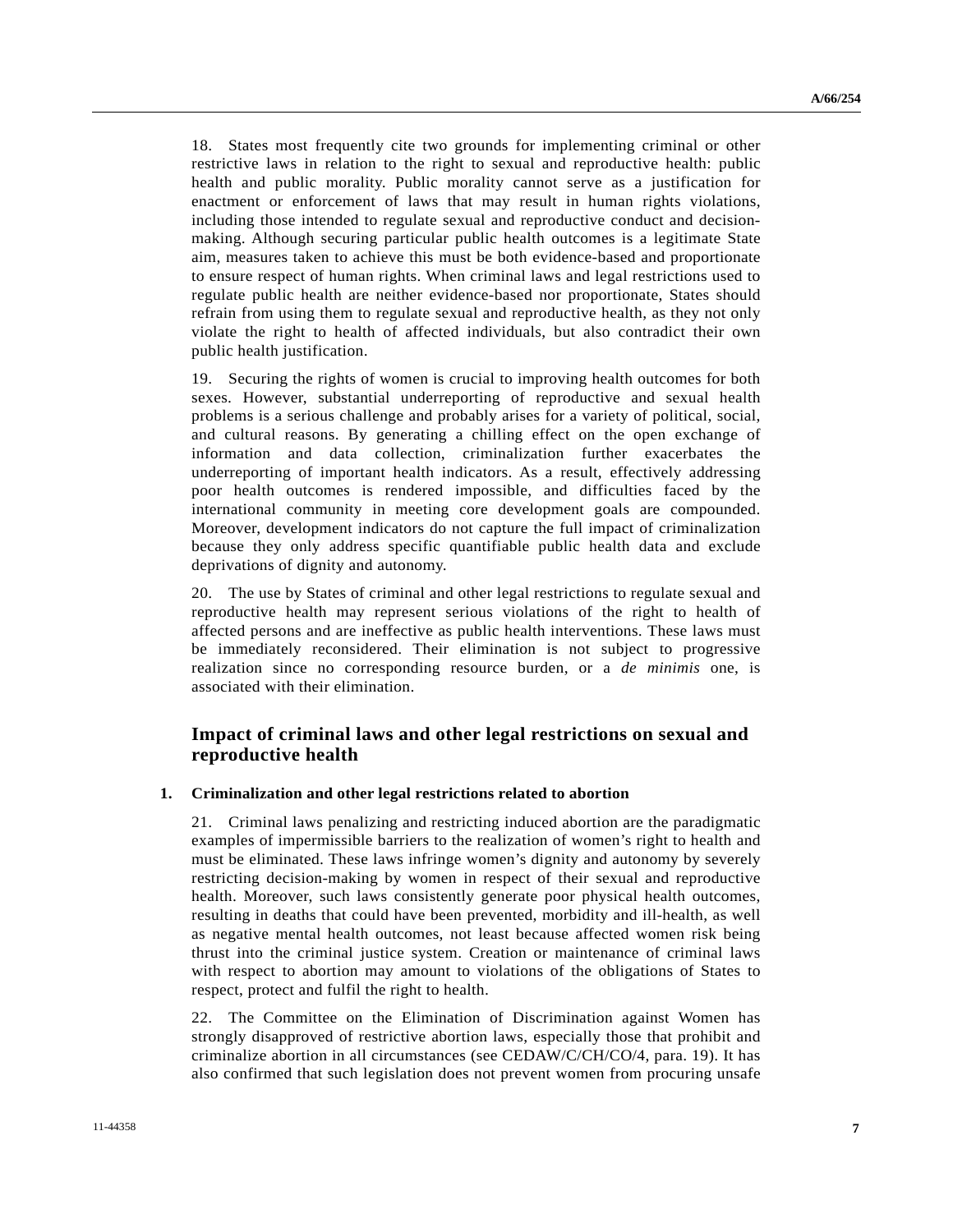<span id="page-7-6"></span>illegal abortions and has framed restrictive abortion laws as a violation of the rights to life, health and information.[9](#page-7-0) The Committee on the Rights of the Child is also concerned about the impact of highly restrictive abortion laws on the right to health of adolescent girls.[1](#page-7-1)0 The Committee against Torture has further stated that punitive abortion laws should be reassessed since they lead to violations of a woman's right to be free from inhuman and cruel treatment.<sup>[11](#page-7-2)</sup> The Human Rights Committee concluded that equality between men and women required equal treatment in the area of health and the elimination of discrimination in the provision of goods and services and addressed the need to review abortion laws to prevent rights violations (see CCPR/C/21/Rev.1/Add.10, paras. 20, 28 and 31). The former Special Rapporteur on the right to health called for removal of punitive measures against women who seek abortions (see E/CN.4/2004/49, para. 30).

23. In States where abortion is criminalized, particular grounds for seeking an abortion may be exempt from criminalization. In the most severe cases, however, abortion is completely criminalized without exception — a situation that exists in only a handful of States — or allowed only to save the life of the woman. Approximately 25 per cent of the world's population lives under legal regimes that prohibit all abortions except for those following rape or incest, as well as those necessary to save a woman's life. Slightly less restrictive legal regimes permit abortion on a number of physical health, mental health and socio-economic grounds, such as poverty and number of children. Finally, abortion is unrestricted on any grounds in 56 States, though limits still exist with respect to how late in pregnancy an abortion will be permitted.[12](#page-7-3)

24. Other legal restrictions also contribute to making legal abortions inaccessible. Conscientious objection laws create barriers to access by permitting health-care providers and ancillary personnel, such as receptionists and pharmacists, to refuse to provide abortion services, information about procedures and referrals to alternative facilities and providers.[1](#page-7-4)3 Examples of other restrictions include: laws prohibiting public funding of abortion care; requirements of counselling and mandatory waiting periods for women seeking to terminate a pregnancy; requirements that abortions be approved by more than one health-care provider; parental and spousal consent requirements; and laws that require health-care providers to report "suspected" cases of illegal abortion when women present for post-abortion care, including miscarriages. These laws make safe abortions and post-abortion care unavailable, especially to poor, displaced and young women. Such restrictive regimes, which are not replicated in other areas of sexual and reproductive health care, serve to reinforce the stigma that abortion is an objectionable practice.

25. The World Health Organization (WHO) has confirmed that legal grounds largely shape the course for women with an unplanned pregnancy towards a safe or an unsafe abortion.[14](#page-7-5) As legal restrictions primarily influence whether abortion is

<span id="page-7-1"></span>

<span id="page-7-3"></span><span id="page-7-2"></span>

<span id="page-7-0"></span><sup>9</sup> See A/53/38/Rev.1, para. 337; and A/54/38/Rev.1, part I, paras. 56, 228 and 393.<br><sup>10</sup> CRC/C/15/Add.107, para. 30; CRC/C/CHL/CO/3, para. 55; and CRC/C/URY/CO/2, para. 51.<br><sup>11</sup> CAT/C/PER/CO/4, para. 23; CAT/C/NIC/CO/1, par *Reproductive Health Matters*, vol. 18, No. 36 (2010), pp. 67-89. 13 Louise Finer and Judith Bueno de Mesquita, *Conscientious Objection: Protecting Sexual and* 

<span id="page-7-4"></span>*Reproductive Health Rights* (Colchester, Essex, University of Essex, 2010). 14 WHO, *Unsafe Abortion: Global and Regional Estimates of the Incidence of Unsafe Abortion* 

<span id="page-7-5"></span>*and Associated Mortality in 2008*, 6th ed. (Geneva, 2011), p. 2.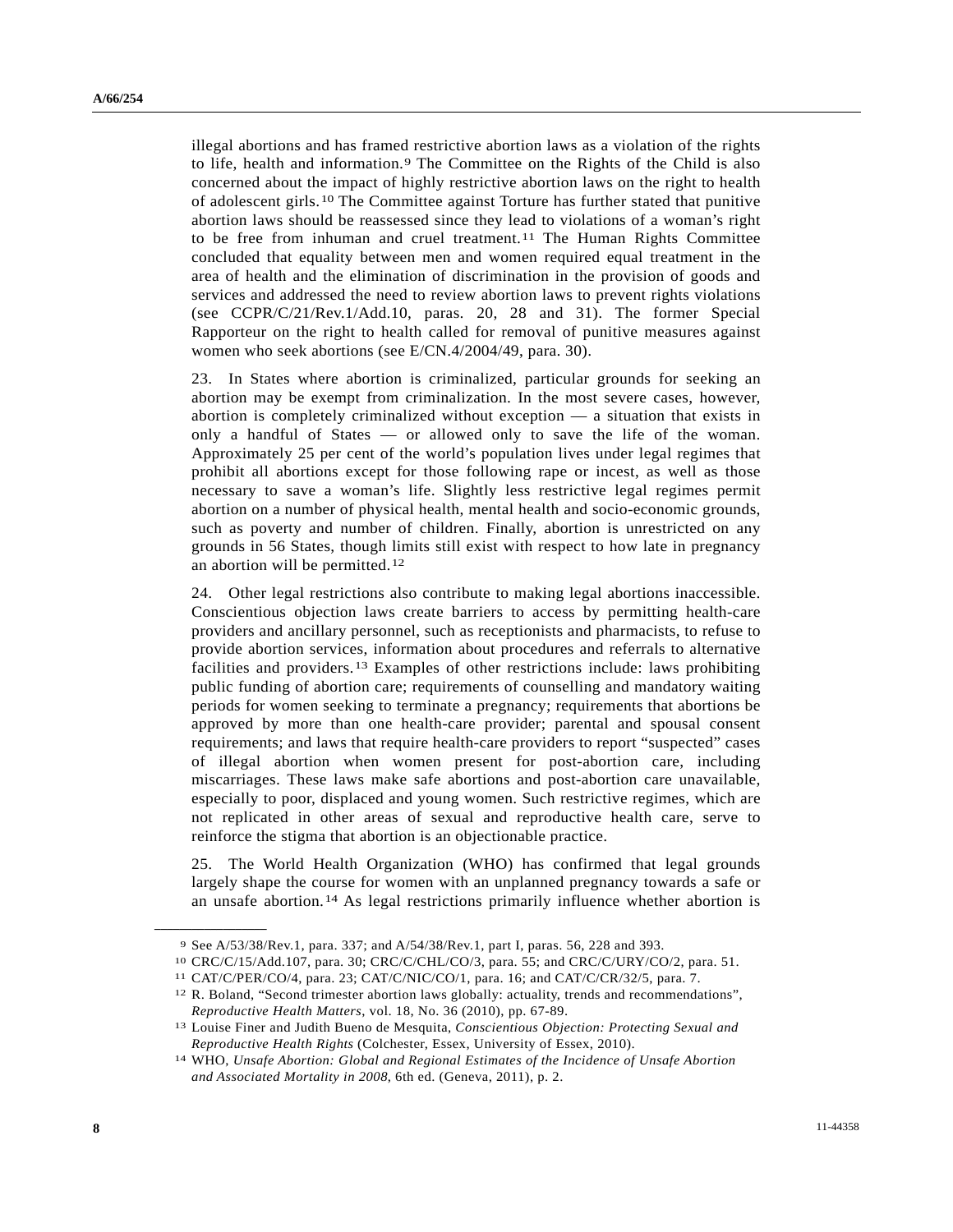safe or not,<sup>[1](#page-8-0)5</sup> more unsafe abortions are likely to occur in legal regimes that are more restrictive of abortion. The rate of unsafe abortions and the ratio of unsafe to safe abortions both directly correlate to the degree to which abortion laws are restrictive and/or punitive.[1](#page-8-1)6 Unsafe abortions are estimated to account for nearly 13 per cent of all maternal deaths globally.<sup>14</sup> A further 5 million women and girls suffer short- and long-term injuries due to unsafe abortions,<sup>[17](#page-8-2)</sup> including haemorrhage; sepsis; trauma to the vagina, uterus and abdominal organs; cervical tearing; peritonitis; reproductive tract infections; pelvic inflammatory disease and chronic pelvic pain; shock and infertility.

26. The conditions under which unsafe abortions occur include: limited access to information, particularly concerning when and how legal abortions may be obtained; abortion induced by an unskilled provider in unhygienic conditions or by a healthcare worker outside of appropriate facilities; abortion induced by the woman herself or a traditional medical practitioner through insertion of an object into the uterus, drinking of a hazardous substance or violent massage; and incorrectly prescribed medicine with no follow-up or further information provided.[1](#page-8-3)8 Criminalization of abortion creates and perpetuates these unsafe conditions. In more liberal regimes, women are able to legally seek service and treatment through professional healthcare providers under safe and medically appropriate circumstances, including the use of medical abortion pills, which allow for safe, self-induced early abortions.

27. Criminal prohibition of abortion is a very clear expression of State interference with a woman's sexual and reproductive health because it restricts a woman's control over her body, possibly subjecting her to unnecessary health risks. Criminal prohibition also requires women to continue unplanned pregnancies and give birth when it is not their choice to do so. States are obliged to ensure that women are not denied access to necessary post-abortion medical services, irrespective of the legality of the abortion undertaken.

28. States are also obliged to protect against infringement of the right to health by third parties. In States where abortion is prohibited, public health and safety regulations regarding abortion, such as provisions for the training and licensing of health-care workers, cannot exist, thus increasing the potential for unsafe abortion practices. Decriminalization, coupled with appropriate regulation and the provision of accessible, safe abortion services, is the most expeditious method of fully protecting the right to health against third-party violations. Additionally, States should take measures to protect those who provide abortions and related services from harassment, violence, kidnappings and murder perpetrated by non-State actors (religiously motivated or otherwise).

<span id="page-8-0"></span><sup>15</sup> Axel I. Mundigo, "Determinants of unsafe induced abortion in developing countries", in Ina K. Warriner and Iqbal H. Shah, eds., *Preventing Unsafe Abortion and its Consequences:* 

<span id="page-8-2"></span><span id="page-8-1"></span>*Priorities for Research and Action* (New York, Guttmacher Institute, 2006), pp. 51-54.<br><sup>16</sup> WHO, *Safe Abortion: Technical and Policy Guidance for Health Systems* (Geneva, 2003), p. 86.<br><sup>17</sup> Lori Ashford, "Hidden sufferin countries" (Washington, D.C., Population Reference Bureau, 2002). Available from: http://www.prb.org/pdf/HiddenSufferingEng.pdf.

<span id="page-8-3"></span><sup>18</sup> Michael Vlassoff and others, "Estimates of health care system costs of unsafe abortion in Africa and Latin America", *International Perspectives on Sexual and Reproductive Health*, vol. 35, No. 3 (2009), pp. 114-121.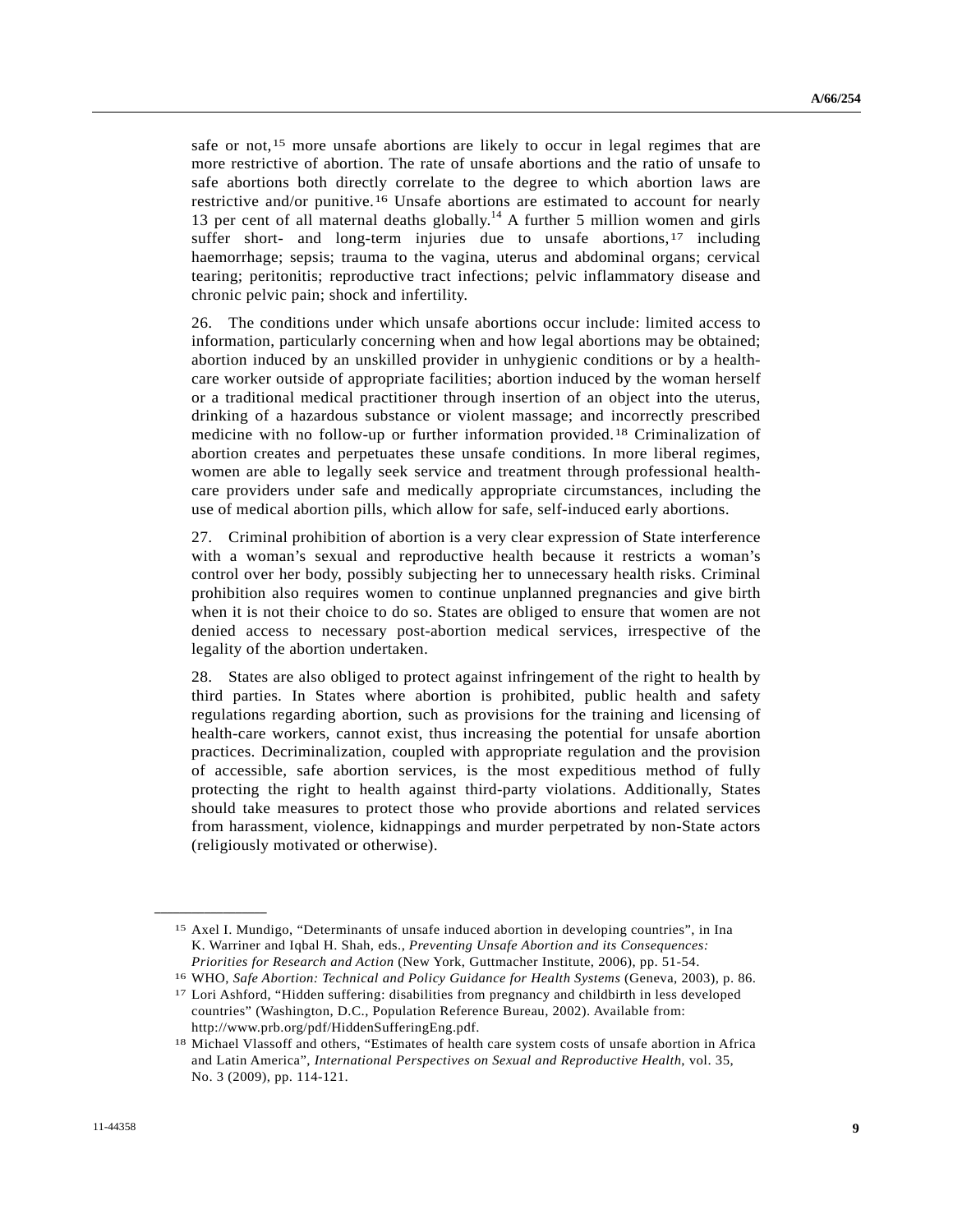29. States must take measures to ensure that legal and safe abortion services are available, accessible, and of good quality. Safe abortions, however, will not immediately be available upon decriminalization unless States create conditions under which they may be provided. These conditions include establishing available and accessible clinics; the provision of additional training for physicians and healthcare workers; enacting licensing requirements; and ensuring the availability of the latest and safest medicines and equipment.

30. Women are entitled to equal health protection afforded by the State as part of the right to health. Regardless of the legal status of abortion, women are entitled to receive access to goods, services and information related to sexual and reproductive health. In particular, they are entitled to have access to quality health services for the management of complications, including those arising from unsafe abortions and miscarriages. Such care must be unconditional even where the threat of criminal punishment is present, and it should not be contingent on a woman's cooperation in any subsequent criminal prosecution, or used as evidence in any proceeding against her or the abortion providers. Laws must not require health-care personnel to report women for abortion-related care to law enforcement or judicial authorities.

31. Absolute prohibition under criminal law deprives women of access to what, in some cases, is a life-saving procedure. Even where a clandestine abortion can be performed in a relatively safe, hygienic setting, it may be financially inaccessible for the most vulnerable women. Poor and marginalized women may instead turn to unsafe, self-induced abortions. Where narrow exceptions to the criminalization of abortion exist, such as to save the life of a woman, criminalization may effectively block access to information about legal abortion services. Women often remain unaware of these exceptions because the stigma surrounding the issue of abortion prevents dissemination and discussion of such necessary information. Legal restrictions on the availability of information relating to abortions also exist because criminal laws often include explicit provisions prohibiting the production and distribution of the information.

32. The provision of health-care goods and services that are of poor quality is a major problem arising from legal regimes criminalizing abortion. In these circumstances, the lack of State and professional regulation of medical practices means that abortions are performed by unskilled practitioners, in unhygienic conditions, in order to evade law enforcement.[1](#page-9-0)9 On the contrary, when performed by trained health-care providers under appropriate conditions, abortion is one of the safest medical procedures available.[20](#page-9-1) Criminalization further prevents practitioners from accessing accurate health information and, where exceptions to criminalization exist, the chilling effect created by its associated stigma may prevent health-care workers from seeking training and information on abortion. Health-care workers who choose to perform abortions under these circumstances may accordingly be uninformed and untrained on appropriate abortion procedure and post-abortion care, reducing the quality and availability of legal abortions.

33. Health-care workers have, on occasion, denied women access to legally available sexual and reproductive health services or simply refused to treat women suffering from complications resulting from a clandestine abortion performed

<span id="page-9-1"></span><span id="page-9-0"></span><sup>19</sup> WHO, *Unsafe Abortion: Global and Regional Estimates*, p. 7 (see footnote 14 above). 20 WHO, *Safe Abortion: Technical and Policy Guidance*, p. 14 (see footnote 16 above).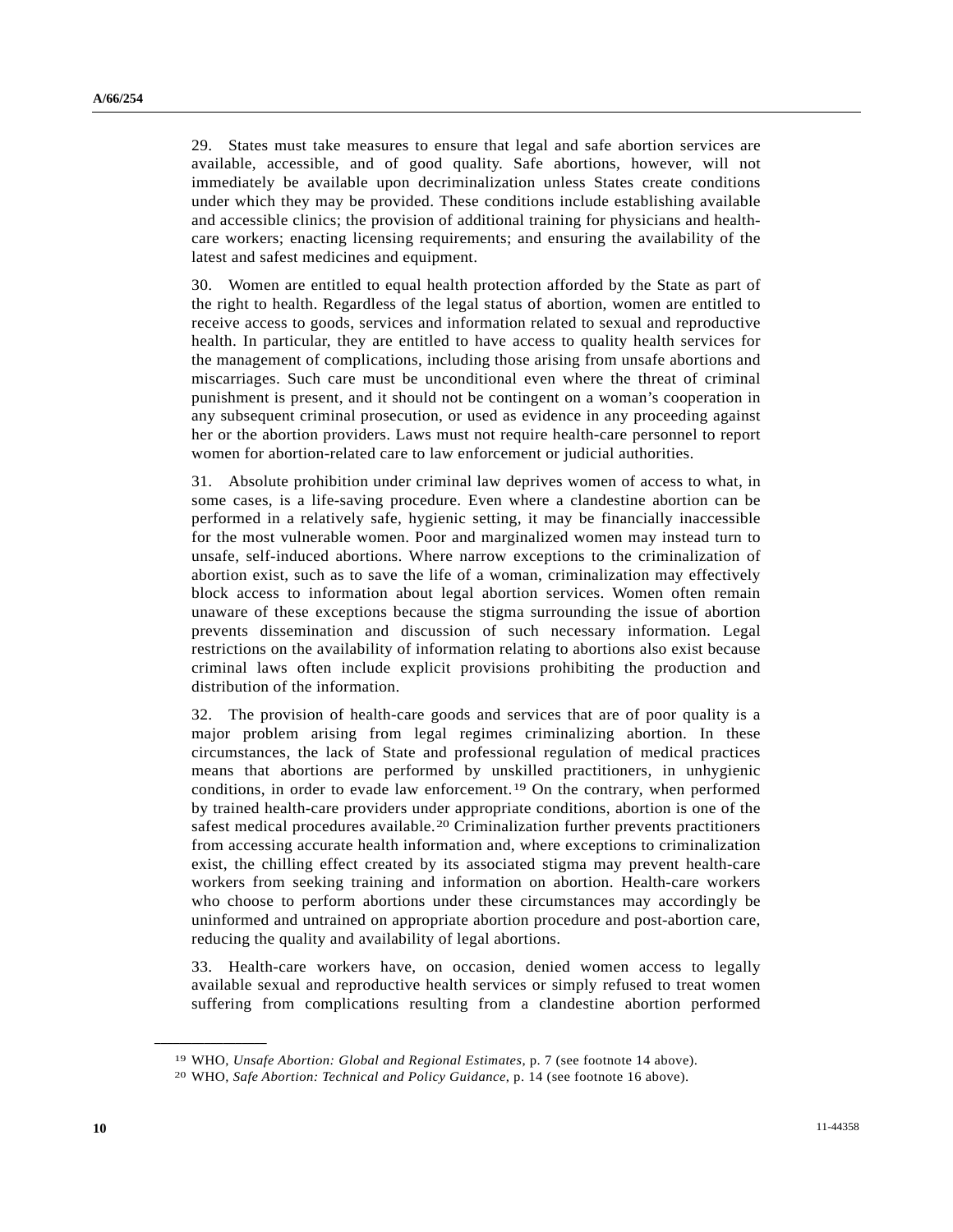elsewhere. Owing to the stigma surrounding abortion, health-care workers have also provided erroneous information to women, such as stating that a woman may have only one legal abortion.

34. The marginalization and vulnerability of women as a result of abortion-related stigma and discrimination perpetuate and intensify violations of the right to health. Abortion-related stigma prevents women from seeking abortions and prevents those who undergo abortions from requesting treatment for resulting medical complications. The gross underreporting of abortion — only 35 to 60 per cent are reported — is one indicator of the magnitude of the stigma attached to abortion. Although many social and cultural factors generate and exacerbate the stigma attached to abortion, criminalization of abortion perpetuates discrimination and generates new forms of stigmatization. For example, a woman's infertility may be misunderstood to be the result of a previous abortion, placing "culpability" on the woman as a result of the stigma associated with abortion rather than acknowledging that her infertility may be due to various unrelated health conditions.

35. The stigma resulting from criminalization creates a vicious cycle. Criminalization of abortion results in women seeking clandestine, and likely unsafe, abortions. The stigma resulting from procuring an illegal abortion and thereby breaking the law perpetuates the notion that abortion is an immoral practice and that the procedure is inherently unsafe, which then reinforces continuing criminalization of the practice.

36. The criminalization of abortion also has a severe impact on mental health. The need to seek illegal health services and the intense stigmatization of both the abortion procedure and women who seek such procedures can have deleterious effects on women's mental health.<sup>[21](#page-10-0)</sup> In some cases, women have committed suicide because of accumulated pressures and stigma related to abortion.[22](#page-10-1) In jurisdictions where rape is not a ground for termination of pregnancy, women and girls who are pregnant as a result of rape but who do not wish to continue their pregnancy are either forced to carry the pregnancy to term or seek an illegal abortion. Both options can cause enormous anguish. In electing to pursue either option, the overarching threat of being investigated, prosecuted and punished within the criminal justice system has significant negative impacts on the emotional health and well-being of both those who seek abortions and those who do not. Moreover, while the psychological impact of seeking an illegal abortion or carrying an unwanted pregnancy to term is well documented, no corresponding evidence supports the existence of long-term mental health sequelae resulting from elective abortion.<sup>[23](#page-10-2)</sup>

#### **2. Control over and criminalization of conduct during pregnancy and delivery**

37. Maternal health, prenatal and post-natal care, and access to information, are all elements of the right to health elaborated under General Comment No. 14. Additionally, article 10.2 of the International Covenant on Economic, Social and Cultural Rights provides that special protection should be accorded to mothers. The Convention on the Elimination of All Forms of Discrimination against Women also recognizes that women should be provided with appropriate services in connection

<span id="page-10-1"></span><span id="page-10-0"></span><sup>21</sup> WHO, *Mental Health Aspects of Women's Reproductive Health* (Geneva, 2008), p. 54. 22 Ibid, p. 52.

<span id="page-10-2"></span><sup>23</sup> Vignetta E. Charles and others, "Abortion and long-term mental health outcomes: a systematic review of the evidence", *Contraception*, vol. 78, No. 6 (December 2008), p. 436.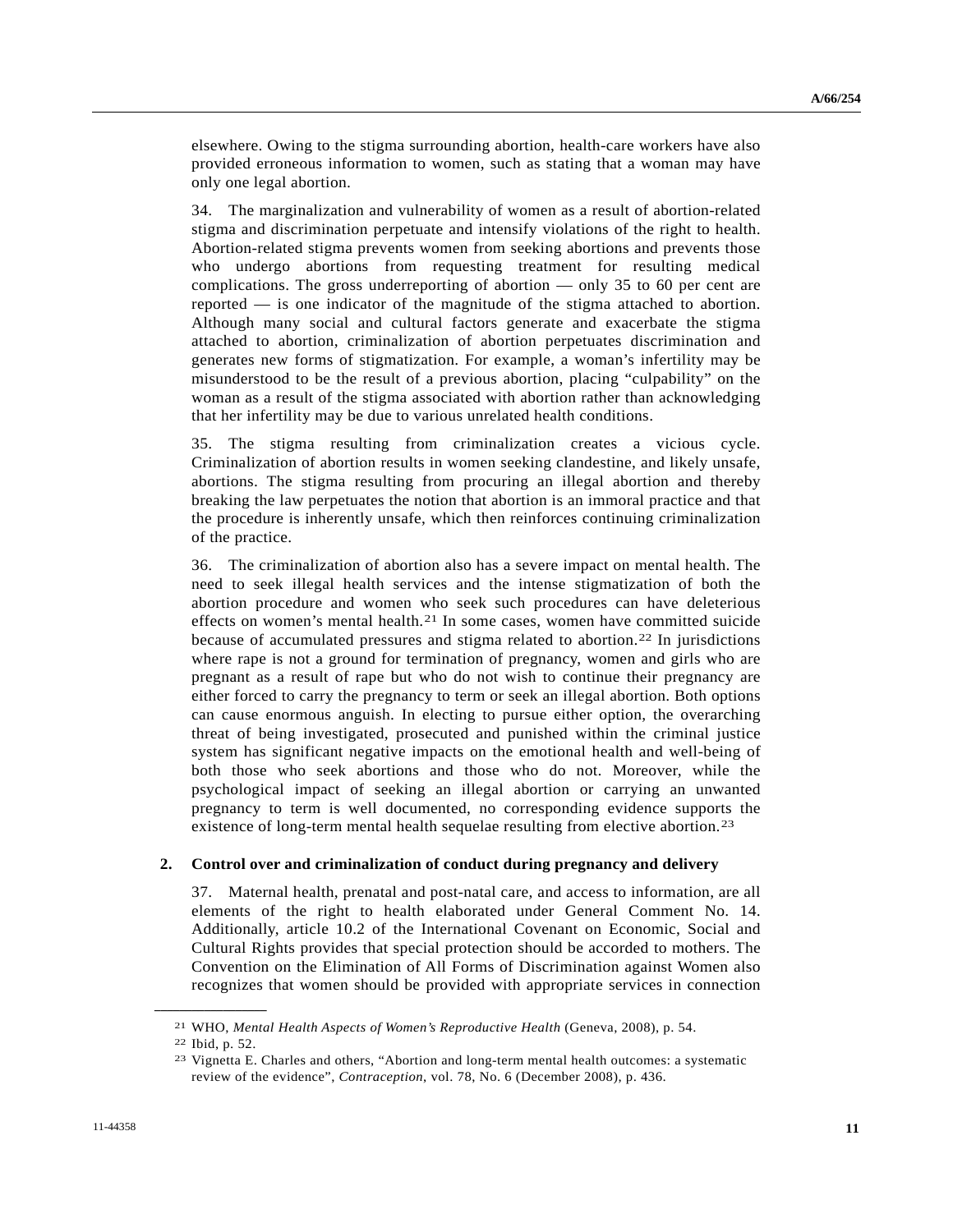with pregnancy. In chapter VII.A., the Programme of Action of the International Conference on Population and Development observes that reproductive health includes access to services that enable women to go through pregnancy and childbirth safely.[2](#page-11-0)4 Despite these positive obligations to support women during pregnancy and post-birth, certain States have proposed or enacted criminal laws or other legal restrictions prohibiting certain forms of conduct, which infringe the right to health of affected women.

38. In certain jurisdictions, pregnant women have been prosecuted for various types of conduct during pregnancy. A number of prosecutions have occurred in relation to the use of illicit drugs by pregnant woman, including under pre-existing laws relating to child abuse, attempted murder, manslaughter and criminally negligent homicide. Criminal laws have also been used to prosecute women for other conduct, including alcohol use during pregnancy, the birth of stillborn babies or the miscarriage of a foetus (see A/HRC/17/26/Add.2, para. 68), failing to follow a doctor's orders, failing to refrain from sexual intercourse, and concealment of the birth.

39. In some instances, civil legislation related to child welfare has been expanded to include punitive sanctions for prenatal drug exposure, where such exposure may provide a ground for the termination of parental rights and the removal of the child upon birth. A pregnant woman's positive toxicology report or clinical signs of drug exposure in newborns, may be regarded as proof of child abuse or neglect under these legislative schemes. In some jurisdictions, health professionals are required to test pregnant women or newborns for drug exposure or may do so provided the woman is given notice. Others have enacted legislation authorizing the institutionalization of women who have used drugs during pregnancy. Health professionals may also be obliged to report positive drug-screening results to the Government.

40. Some States have also criminalized perinatal HIV transmission. For example, in one jurisdiction, a person infected with HIV (and aware of the fact) must "'take all reasonable measures and precautions to prevent the transmission of HIV to others and in the case of pregnant women, the foetus', with criminal sanctions imposed for failure to do so" (see A/HRC/14/20, para. 67). In this case, no exception or defence is allowed in relation to unavailability or lack of access to preventive health-care goods, services and information. Statutes from other jurisdictions, which criminalize HIV transmission generally, may also be applied to perinatal transmission.

41. Criminalization of conduct during pregnancy impedes access to health-care goods and services, infringing the right to health of pregnant women. Where women fear criminal prosecution, they may be deterred from accessing health services and care, as well as pregnancy-related information. For example, women may not seek antenatal services if they are faced with the risk of prosecution from transmitting HIV, which poses a risk to their health and the health of the foetus. This undermines public health objectives related to HIV, because women may refuse testing entirely if they face criminal penalties for transmission.

42. While public health goals can justify some degree of interference with personal freedoms, it has been well documented that the public health goals are not

<span id="page-11-0"></span><sup>24</sup> United Nations, *Treaty Series*, vol. 1249, No. 20378, article 12.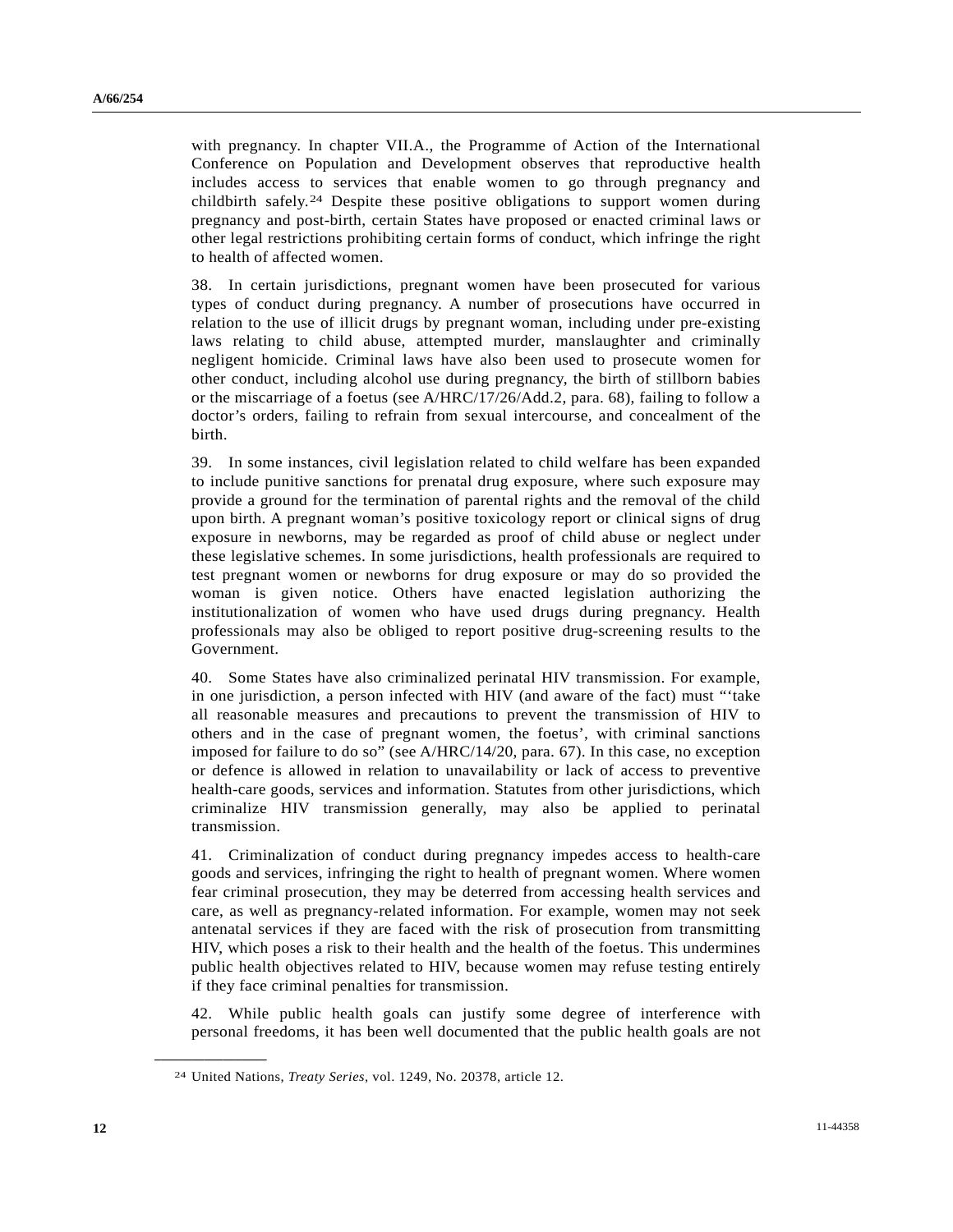<span id="page-12-3"></span>realized through criminalization; rather, they are often undermined by it (see A/HRC/14/20, para. 51). The application of criminal law to regulate conduct such as alcohol consumption during pregnancy is a disproportionate response and an ineffective deterrent. A number of professional medical associations oppose use of the criminal law as a means to address substance abuse by pregnant women, on the grounds of ineffectiveness and disproportionality.[2](#page-12-0)5 In order to realize public health outcomes effectively and simultaneously promote the right to health of women, States should not criminalize such conducts during pregnancy, but rather ensure the provision of health-care goods, services and information that promote health throughout pregnancy and childbirth.

43. Certain criminal laws effectively shift the burden of realizing the right to health away from States onto pregnant women, punishing women for the lack of effective provision of health-care goods, services and education by the Government. For instance, where a woman living with HIV must take all reasonable measures and precautions to prevent the transmission of HIV to the foetus but there is limited or no access to health-care services and antiretroviral treatment, the State fails to provide what is needed for a woman to avoid criminal prosecution. The Special Rapporteur has observed that "where the right to access to appropriate health services … is not ensured, women are simply unable to take necessary precautions to prevent transmission, which could place them at risk of criminal liability" (see A/HRC/14/20, para. 66). As availability of, and access to, health-care goods and services is the responsibility of States, it is particularly perverse that the criminal law has the potential to punish women for the inadequacy of the Government in this respect.

#### **3. Contraception and family planning**

44. WHO defines family planning as a process that allows people to attain their desired number of children and determine the spacing of pregnancies which is achieved through use of contraceptive methods and the treatment of infertility.[26](#page-12-1) Use of family planning methods is an integral component of the right to health. Contraception is a method of fertility control by which family planning is affected. Some forms can also be used for the prevention of sexually transmitted infections, primarily through physical barrier methods of contraception such as condoms. Various other forms of contraception exist, ranging from surgical sterilization to pharmaceutical methods, such as the oral contraceptive pill, which do not protect against sexually transmitted infections.

45. Family planning empowers women to make autonomous and informed choices about their sexual and reproductive health. It reduces maternal mortality by delaying pregnancies in young women who would otherwise face an increased risk of health problems and death from early childbearing. Evidence shows that access to voluntary family planning can reduce maternal deaths by between 25 and 40 per cent.[2](#page-12-2)7 Family planning also reduces the number of unsafe abortions and the perinatal transmission of HIV. Condom use not only results in lower incidences of

<span id="page-12-0"></span><sup>25</sup> National Advocates for Pregnant Women, "What's wrong with making it a crime to be pregnant and to have a drug problem?" (9 March 2006).

<span id="page-12-1"></span><sup>26</sup> WHO, Family Planning, Fact sheet No. 351 (April 2011).

<span id="page-12-2"></span><sup>27</sup> World Bank, "Population issues in the 21st century: the role of the World Bank", Health, Nutrition, and Population (Washington, D.C., April 2007).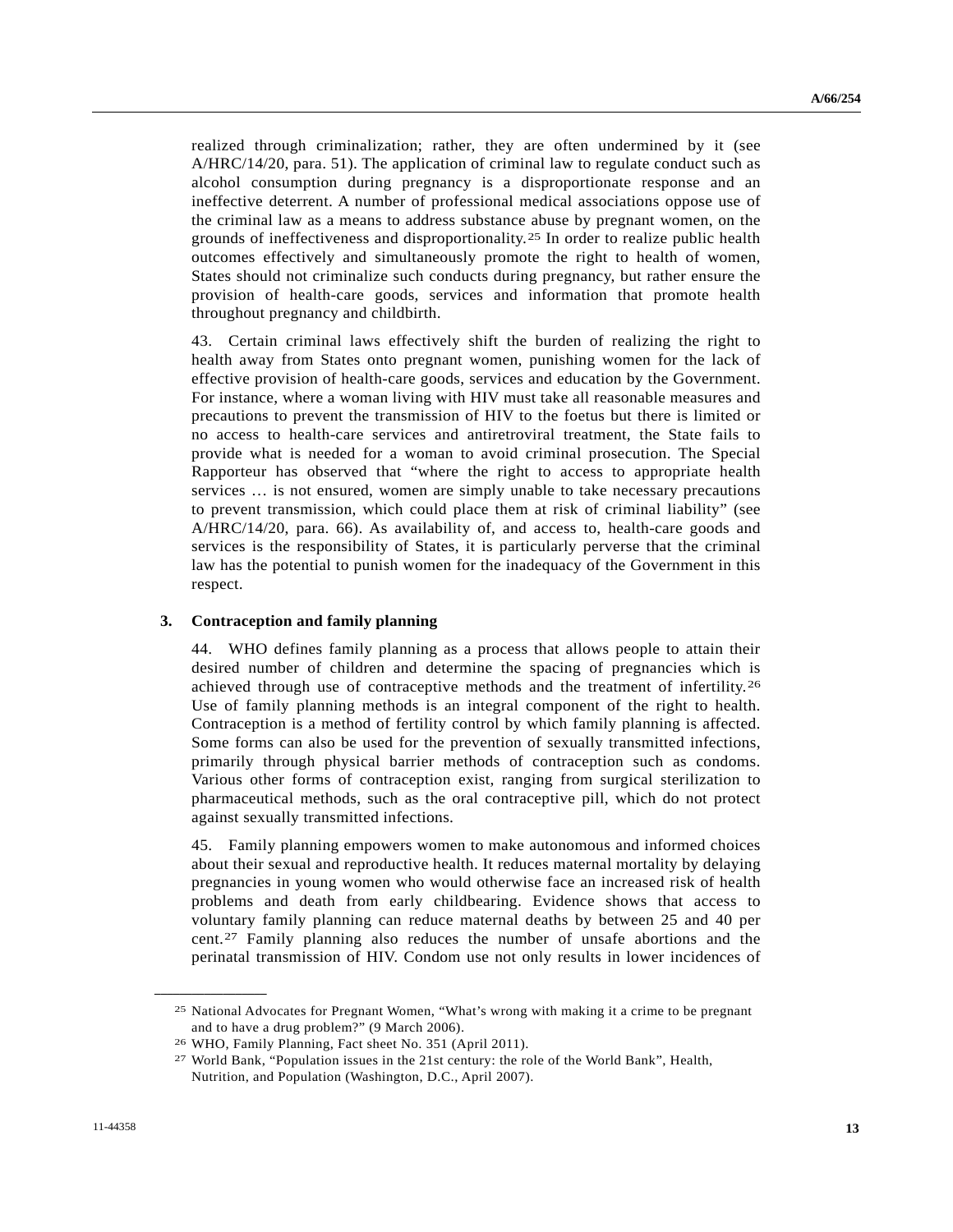<span id="page-13-3"></span>sexually transmitted infections but, when used correctly and consistently, male condoms are 98 per cent effective toward preventing pregnancy.<sup>[26](#page-12-3)</sup>

46. The global unmet need for family planning remains a significant barrier to achieving rights-related and development goals. WHO estimates that 200 million couples in developing countries would like to delay or stop childbearing but are not using any method of contraception.<sup>[26](#page-12-3)</sup> In 2009, 24 per cent of women of reproductive age in the least developed countries, who were married or in a union, reported not wanting any more children or wanting to delay the birth of their next child.<sup>[28](#page-13-0)</sup> Reasons for the global unmet need included limited access to contraception; limited choice of contraceptive methods; fear or experience of side-effects; cultural or religious opposition; poor quality of available services; and gender-based barriers.

47. Family planning allows women to choose whether and when to reproduce and is thus integral to development and the full participation of women in society. In parts of sub-Saharan Africa, contraceptive use is four times higher among women with a secondary education than among those with no education, and is almost four times higher among women in the richest households than those in the poorest households.<sup>[29](#page-13-1)</sup> One cross-national survey suggests that the percentage of women in the labour force is directly related to national birth rates.[3](#page-13-2)0 Strong links have also been observed between contraception use by women and opportunities to work outside of the home; in one country, the average income growth for women with one to three pregnancies was twice that of women who had been pregnant more than seven times. $30$ 

48. Criminal laws and other legal restrictions that reduce or deny access to family planning goods and services, or certain modern contraceptive methods, such as emergency contraception, constitute a violation of the right to health. The Convention on the Elimination of All Forms of Discrimination against Women calls upon States to ensure access to specific educational information to help to ensure the health and well-being of families, including information and advice on family planning, as well as access to adequate health-care facilities, including information, counselling and services in family planning.[3](#page-13-4)1 In General Comment No. 14, the Committee on Economic, Social and Cultural Rights calls upon States to take measures to "improve child and maternal health, sexual and reproductive health services, including access to family planning … and access to information, as well as to resources necessary to act on that information" (see E/C.12/2000/4, para. 14).

49. In chapter II, principle 8, of the Programme of Action of the International Conference on Population and Development confirms that States should take all appropriate measures to ensure, on a basis of equality of men and women, universal access to health-care services, including those related to reproductive health care, which includes family planning and sexual health. It also stresses the need for participation and notes that family planning programmes are most successful when women are fully involved in the design, provision, management and evaluation of services. It further adds that Governments should remove all unnecessary legal,

<span id="page-13-0"></span><sup>28</sup> *World Contraceptive Use 2010* (POP/DB/CP/Rev2010), available from http://www.un.org/esa/ population/publications/WCP\_2010/Data.html.

<span id="page-13-1"></span><sup>29</sup> *Millennium Development Goals Report 2010* (United Nations publication, Sales No. E.10.I.7), p. 37.

<sup>30</sup> World Bank, "Population issues", p. 26 (see footnote 27 above).

<span id="page-13-4"></span><span id="page-13-2"></span><sup>31</sup> United Nations, *Treaty Series*, vol. 1249, No. 20378, articles 10 (h), 14 (b).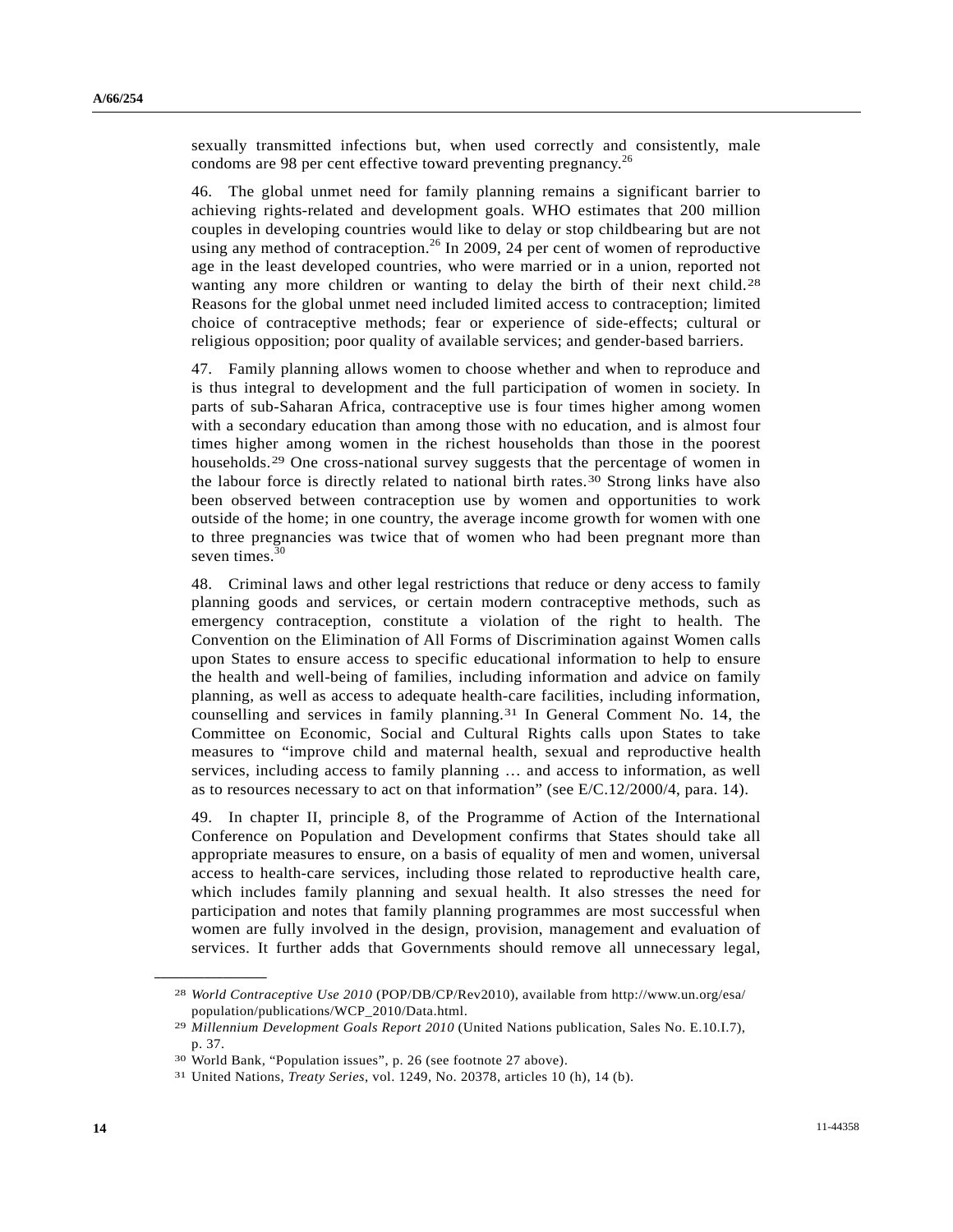medical, clinical and regulatory barriers to information and to access to familyplanning services and methods. In paragraph 96, the Beijing Platform for Action declares that the human rights of women include their right to have control over and decide freely and responsibly on matters related to their sexuality, including sexual and reproductive health, free of coercion, discrimination and violence.

50. However, in many States access to family planning goods and services is severely curtailed by criminal laws and other legal restrictions. In these jurisdictions, women and men (especially the poor) lack access to safe and effective contraception and are denied the freedom to decide whether or not to reproduce.

51. For example, some States have criminalized the distribution and use of emergency contraception,<sup>[3](#page-14-0)2</sup> justifying such laws with claims that emergency contraception is abortifacient. WHO, however, confirms that emergency contraception is a valid form of contraception.[3](#page-14-1)3 Women who carry an unplanned pregnancy to term as a result of such laws also might face adverse physical and mental health outcomes.[34](#page-14-2) At the same time, women who lack access to emergency contraception as a result of criminal prohibitions may ultimately be forced to seek clandestine abortions, thus exposing themselves to the associated health risks.

52. Restricting access to surgical methods of contraception also contravenes the obligations of States to ensure that quality services are available and accessible. For instance, tubal ligation, a safe and effective sterilization procedure for women, is prohibited by law in some countries except under narrow circumstances where the procedure is therapeutically necessary. Read in conjunction with laws criminalizing violence causing permanent damage to a limb, this law exposes health professionals who perform the procedure to criminal liability, thus restricting women's access to this method of contraception. Women may instead seek tubal ligation procedures in unlicenced health facilities, potentially placing them at the risk of experiencing health complications and effectively denying access to poor women who cannot afford such procedures.

53. Other laws restricting access to family planning and contraception include a city-wide de facto ban on so-called "artificial" contraception in one jurisdiction, which created significant difficulty for women in accessing reliable forms of birth control (see A/HRC/14/20/Add.1). A total of 70 per cent of the affected population, a majority of whom were poor and marginalized, depended on Government providers for services including female sterilization, oral pills, intrauterine devices and injectables (ibid.). The ban resulted in the absolute deprivation of access to family planning services and contraception for many women and men. In other instances, States require women to obtain their husband's consent and adolescents to obtain parental consent before acquiring various forms of contraception. Other jurisdictions allow pharmacists, and in some cases pharmacies, to refuse to dispense emergency contraception, which is otherwise legally available. These laws directly infringe upon the right of women and girls to make free and informed choices about their sexual and reproductive health and reflect discriminatory notions of women's roles in the family and society.

<span id="page-14-0"></span><sup>32</sup> Eileen Kelly, "Crisis of conscience: pharmacist refusal to provide health care services on moral grounds", Employee Responsibility Rights, vol. 23, No. 1 (2011), 37-54.

<span id="page-14-1"></span><sup>33</sup> WHO, Emergency contraception, Fact Sheet No. 244 (revised October 2005). Available from http://www.who.int/mediacentre/factsheets/fs244/en/index.html.

<span id="page-14-2"></span><sup>34</sup> WHO, *Mental health*, p. 55 (see footnote 21 above).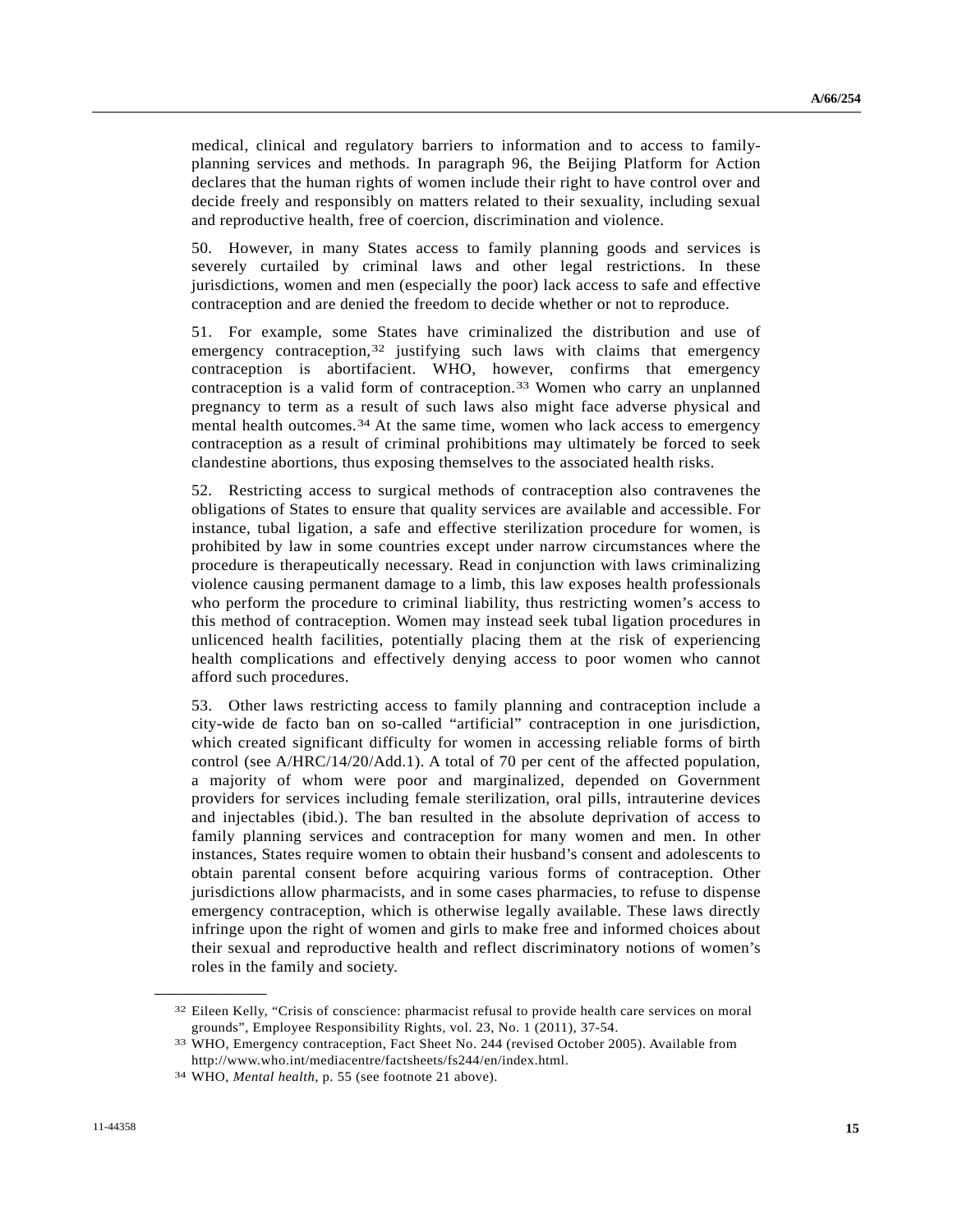54. Women are also entitled to participate in all decisions affecting their sexual and reproductive health at all levels of decision-making. Community-level participation concerning use of contraception has been shown to increase a woman's autonomy and capacity to freely choose to use condoms, not only providing her with a means of controlling fertility but also protecting her own health in preventing sexually transmitted infections.<sup>[3](#page-15-0)5</sup>

55. The obligation to respect the right to health requires that States abstain from limiting access to contraceptives and other means of maintaining sexual and reproductive health. States should therefore remove criminal laws and other legal restrictions, including parental consent laws and other third party authorizations, to ensure access to family planning and contraceptive goods, services and information. The obligation to protect requires States ensure that neither third parties nor harmful social or traditional practices interfere with access to prenatal and post-natal care and family-planning (see E/C.12/2000/4, para. 35), or curtail access to some or all contraceptive methods. Finally, the obligation to fulfil includes adopting and implementing a national public health strategy, which includes the provision of "a wide range of sexual and reproductive health services, including access to family planning (...) and access to information (see E/CN.4/2004/49, para. 29)".

#### **4. Education and information on sexual and reproductive health**

56. The provision of comprehensive education and information on sexual and reproductive health is an essential component of the right to health and to the realization of other rights, such as the right to education and access to information. Criminal and other laws restricting access to comprehensive education and information on sexual and reproductive health are thus incompatible with the full realization of the right to health and should be removed by States (see E/C.12/2000/4, para. 11). Both women and men are adversely affected by these barriers. Women, however, are disproportionately impacted.

57. General Comment No. 14 places emphasis on access to information because it is a critical component of the right to health (ibid; footnote 8), and particularly guarantees access to sexual and reproductive health information. States are additionally required to provide adequate resources and refrain "from censoring, withholding or intentionally misrepresenting health-related information, including sexual education and information (see E/C.12/2000/14, para. 14)". The Committee on the Elimination of Discrimination against Women has recommended that a comprehensive understanding of the content of sexual and reproductive education encompass the topics of reproductive rights, responsible sexual behaviour, sexual and reproductive health, prevention of sexually transmitted infections including HIV/AIDS, prevention of teenage pregnancies, and family planning,[36](#page-15-1) and stressed that education campaigns are urgently needed to combat harmful practices such as female genital mutilation.[37](#page-15-2) Comprehensive education and information on sexual

<span id="page-15-0"></span><sup>35</sup> For example, in Kolkata, India, the rate of condom use among sex workers rose from 3 to 90 per cent over the course of seven years as a result of a community-led structural intervention called the Sonagachi Project. See T. Ghosea and others, "Mobilizing collective identity to reduce HIV risk among sex workers in Sonagachi, India: the boundaries, consciousness, negotiation

framework", *Social Science Medicine*, vol. 67, No. 2 (2008), pp. 311-320.<br><sup>36</sup> See A/56/38, para. 224; A/56/38, para. 303; A/53/38, para. 349; CEDAW/C/PHI/CO/6, para. 28.<br><sup>37</sup> See E/C.12/1/Add.78, para. 31; and E/C.12/1/A

<span id="page-15-2"></span><span id="page-15-1"></span>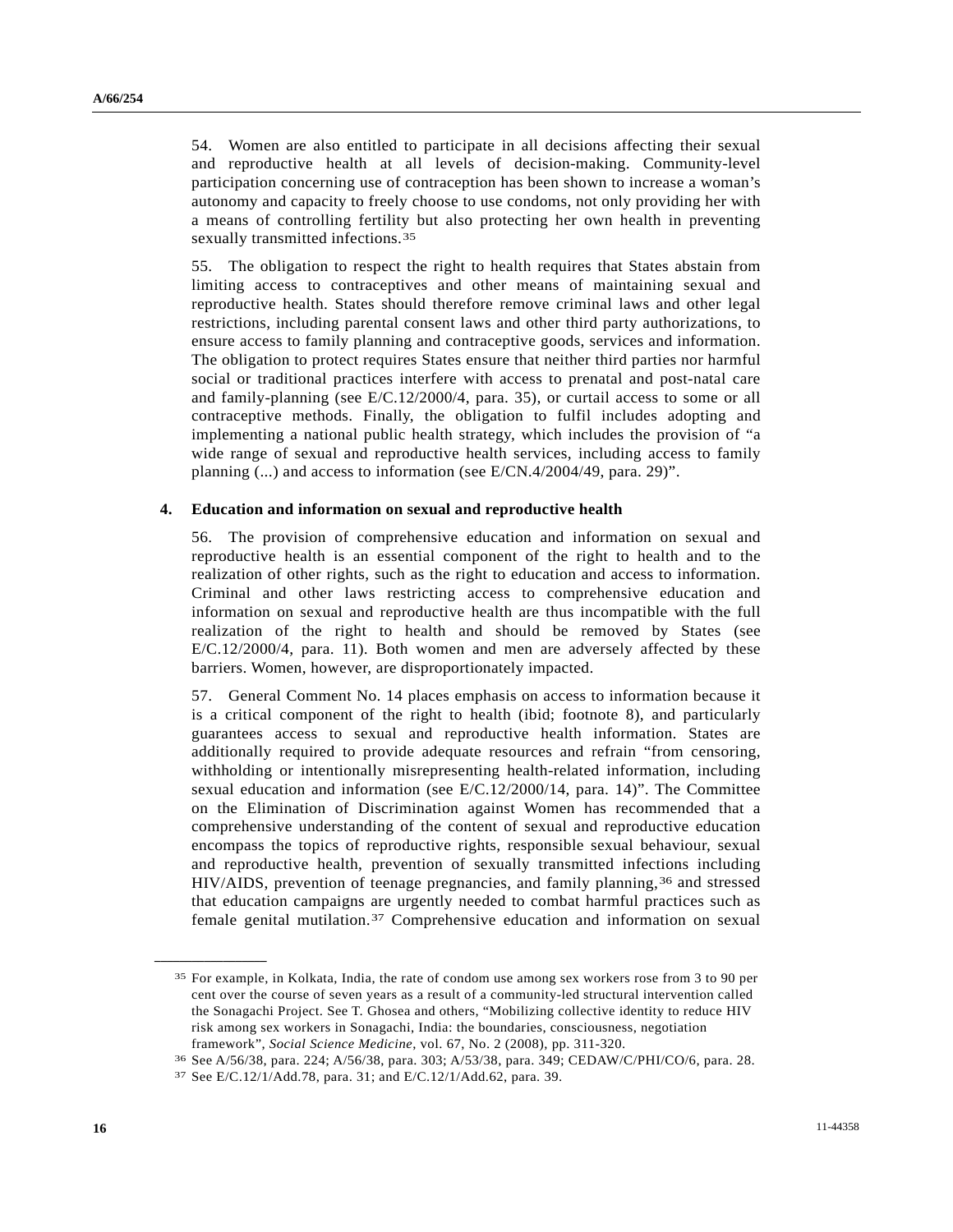<span id="page-16-2"></span>and reproductive health is also useful in reducing knowledge gaps between men and women on these issues.[38](#page-16-0)

58. The International Guidelines on Sexuality Education of the United Nations Educational, Scientific and Cultural Organization (UNESCO) describe optimal sexual education as "an age-appropriate, culturally sensitive and comprehensive approach … that include programmes providing scientifically accurate, realistic, non-judgmental information".[3](#page-16-1)9 Moreover, comprehensive sexual and reproductive health education and information should provide "opportunities to explore one's own values and attitudes and to build decision-making, communication, and risk reduction skills about all aspects of sexuality".<sup>[39](#page-16-2)</sup> The Special Rapporteur on the right to education has further emphasized that a comprehensive curriculum requires sensitivity to sexual diversity and a gendered perspective (see A/65/162, para. 23).

59. Laws restricting information about sexual and reproductive health and which censor discussions of homosexuality in the classroom fuel stigma and discrimination of vulnerable minorities.[4](#page-16-3)0 For example, laws and policies that promote abstinenceonly education reduce sexual education to images and stereotypes of heteronormativity, given their focus on procreation; some of these programmes even contain explicitly discriminatory content on gender and sexual orientation.[4](#page-16-4)1 In certain instances, teachers have been suspended or threatened with lawsuits for engaging in discussions on "inappropriate" sexual matters with their students when discussing sexual and reproductive health issues in the classroom. In other cases, pursuant to abstinence-only and anti-obscenity policies, school districts, courts and legislators have prohibited civil society organizations from meeting in public schools. Such laws and policies perpetuate false and negative stereotypes concerning sexuality, alienate students of different sexual orientations and prevent students from making fully informed decisions regarding their sexual and reproductive health.

60. Even in jurisdictions where sexual and reproductive health education is permitted in some form, its quality and effectiveness can be severely diminished by policy prescriptions. States have assisted in the dissemination of misinformation on condom use either by distributing materials that contain inaccurate information or by remaining silent on the topic, which allows for the proliferation of contradictory and inaccurate information.[4](#page-16-5)2 Similarly, abstinence-only campaigns that focus only on abstaining from sexual intercourse as a means to avoid sexually transmitted infections and unintended pregnancies provide a narrow and incomplete rather than a comprehensive perspective. Such programmes, which often lack accurate and evidence-based information, have been shown to have a minimal or no effect on reducing the transmission of sexually transmitted infections.

<span id="page-16-1"></span><span id="page-16-0"></span><sup>38</sup> UNAIDS, *Global Report on the AIDS Epidemic 2008* (Geneva, 2008). 39 UNESCO, *International Guidelines on Sexuality Education: An Evidence Informed Approach to Effective Sex, Relationships and HIV/STI Education* (Paris, 2009), p. 61.<br><sup>40</sup> See the International Centre for the Legal Protection of Human Rights (INTERIGHTS) v.

<span id="page-16-3"></span>Croatia; Human Rights Watch, Rights at Risk, Executive Summary (2011); and BBC, "Brazil sex education material suspended by President" (25 May 2011). Available from http://www.bbc.co.uk/news/world-latin-america-13554077.

<span id="page-16-5"></span><span id="page-16-4"></span><sup>41</sup> See A/65/162, paras. 68 and 69; and A/HRC/14/20/Add.3, para. 25. 42 UNESCO, "Review of sex, relationships and HIV education in schools" (2007), pp. 16 and 17.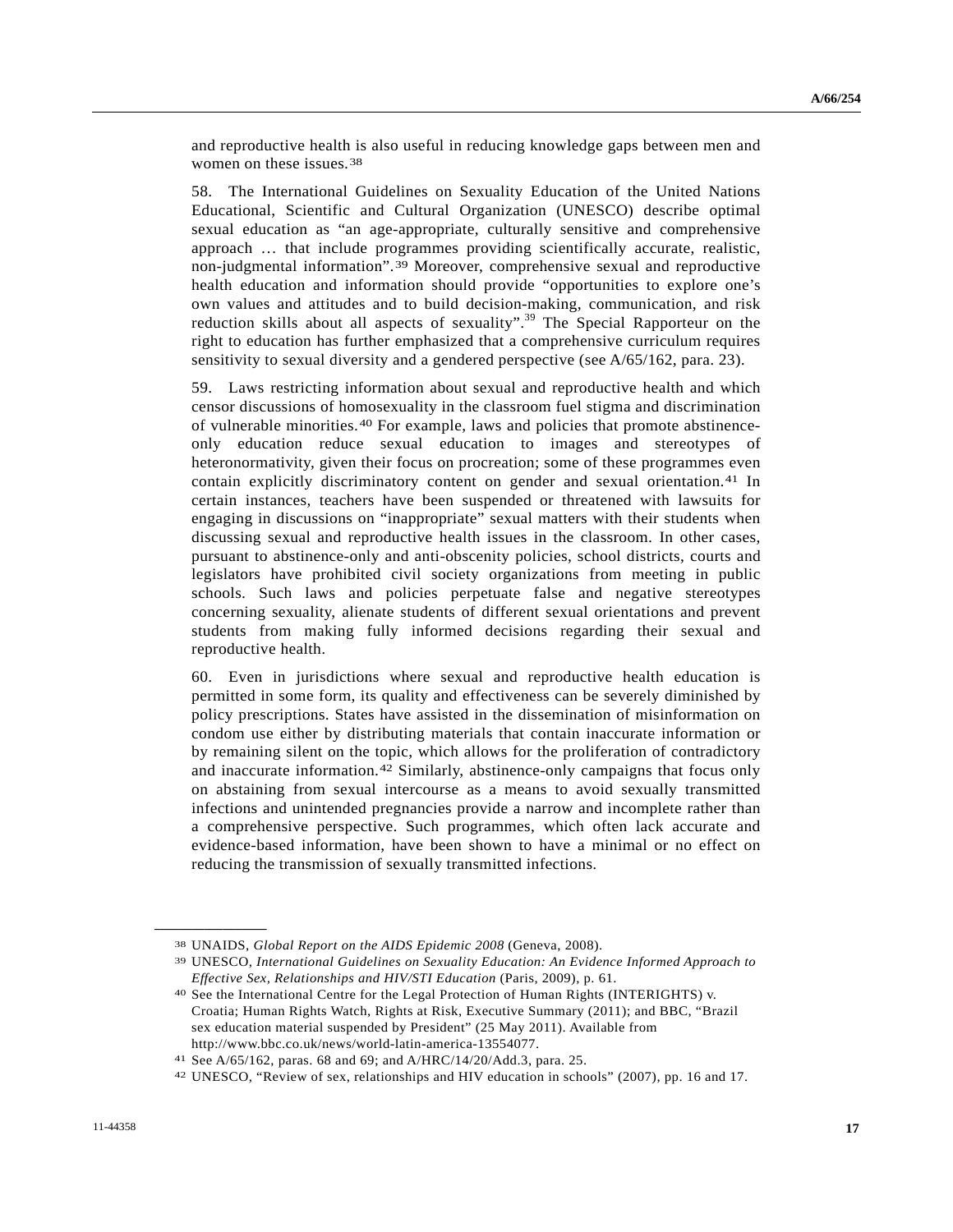61. Studies have shown that while few young people have accurate knowledge about HIV/AIDS,[4](#page-17-0)3 women are generally even less well informed than men. In a UNAIDS study of 147 countries, whereas more than 70 per cent of young men were found to recognize that condoms can protect against HIV, only 55 per cent of young women identified condoms as an effective strategy for HIV prevention.[44](#page-17-1) Women and girls are disproportionally impacted by legal restrictions to comprehensive sexual and reproductive health education and information, which both reinforces and exacerbates the gender inequalities that the figures demonstrate. The existence of legal restrictions on access to sexual and reproductive health information and education lead to the provision of inaccurate information through informal sources that are often inaccurate and may reinforce negative gender stereotypes. As a result, young women are less prepared for their sexual and reproductive lives, leaving them vulnerable to coercion, abuse and exploitation, as well as to an increased risk of unintended pregnancy, unsafe abortion, maternal mortality, HIV/AIDS and other sexually transmitted infections.<sup>[4](#page-17-2)5</sup>

62. In jurisdictions where aspects of sexual and reproductive health are criminalized, the availability and accessibility of related information is greatly restricted. For example, penal codes may contain specific provisions that prohibit dispensing information on the prevention or interruption of pregnancies, or materials that supposedly conflict with notions of morality or decency. Punishments can range from fines to imprisonment. Moreover, the restriction of information relating to health can be an unintended result of laws relating to other information, such as pornography laws, which can also extend to criminalize sexual and reproductive health materials.[46](#page-17-3) Thus, public health and empowerment programmes and activities that rely on such information — educational campaigns on HIV/AIDS and sexually transmitted infection prevention, family planning, domestic violence, gender discrimination, female genital mutilation, sexual diversity, overall sexual and reproductive health — are effectively prohibited. Women and girls are most likely to be affected by this gap in available services and programming because they are exposed to a higher risk of HIV/AIDS and sexually transmitted infections, maternal mortality, unsafe abortion and unwanted or unplanned pregnancies.

63. Adequate knowledge about sexual and reproductive health has repeatedly proved to be effecting in lowering rates of maternal mortality; preventing unintended pregnancies, unsafe abortion, HIV/AIDS and other sexually transmitted infections; delaying the onset of sexual intercourse; increasing knowledge about family planning options; and protecting against gender-based violence (see E/C.12/2000/4, para. 21). Empowering women through comprehensive education and information on sexual and reproductive health is also imperative since young women often have less power or control in their relationships, which make them disproportionately vulnerable to coercion, abuse and exploitation.[4](#page-17-4)7 As a tool for empowerment and means to critically examine gender inequalities and stereotypes, comprehensive education and information also becomes a way of eroding deeply entrenched systems of patriarchy; such systems perpetuate violations of women's

<span id="page-17-1"></span><span id="page-17-0"></span><sup>43</sup> UNAIDS, *Global Report 2008*, p. 98 (see footnote 38 above). 44 Ibid.

<span id="page-17-2"></span><sup>45</sup> UNESCO, *International Guidelines on Sexuality Education*, p. 2 (see footnote 39 above). 46 Amnesty International, *Left Without a Choice: Barriers to Reproductive Health in Indonesia*

<span id="page-17-3"></span><sup>(</sup>London, 2010).

<span id="page-17-4"></span><sup>47</sup> See UNESCO, *International Guidelines on Sexuality Education*, p. 20 (see footnote 39 above).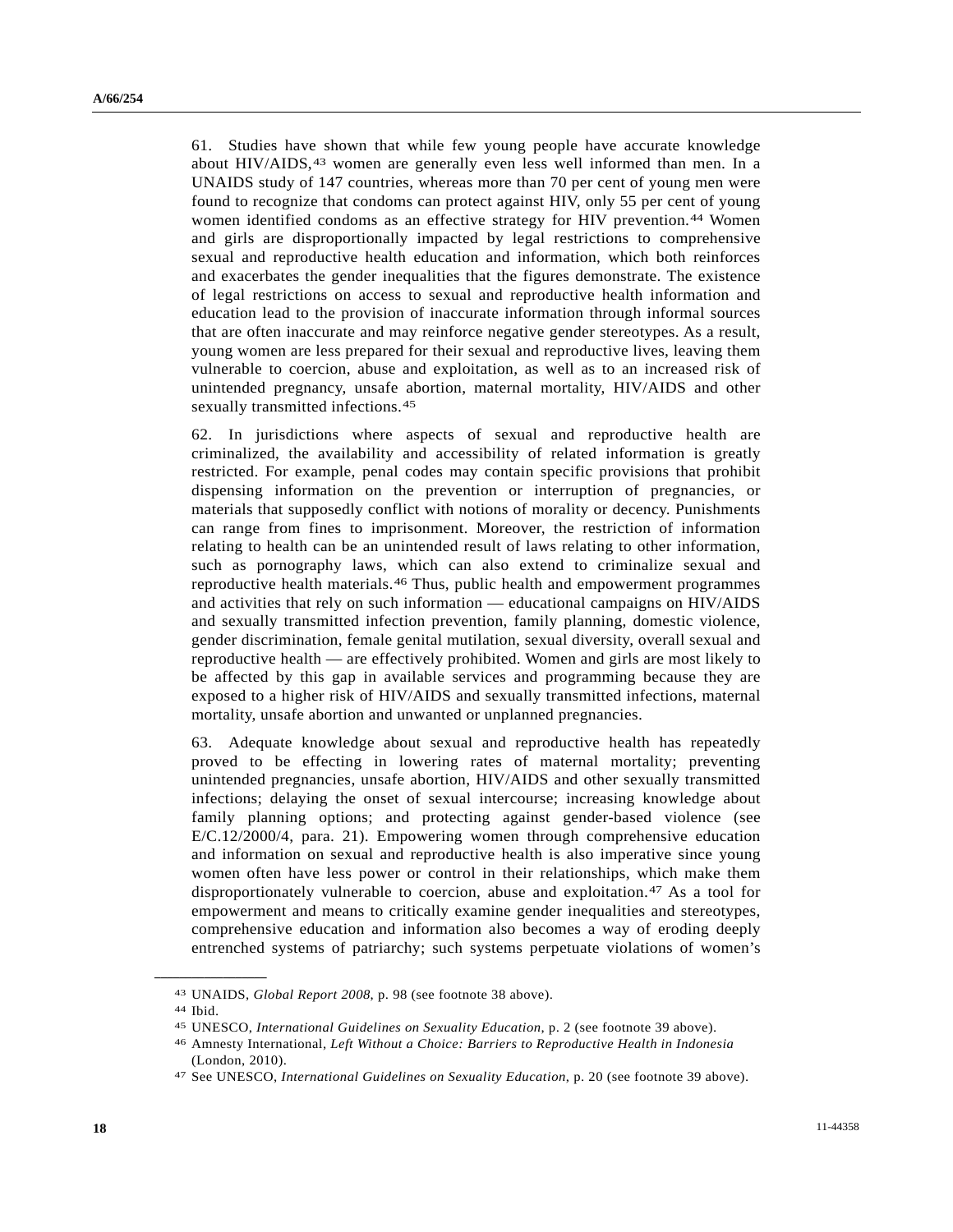rights, including their right to health (see A/65/162, paras. 7-9). Providing women with knowledge and skills relating to their sexual and reproductive health, related education and information enhances their freedom in making informed healthrelated decisions, and promotes their equal participation in society.

64. States that implement and enforce criminal or other laws to restrict access to sexual and reproductive health information actively reduce access to information and therefore do not meet their obligation to respect the right to health. As a consequence of such laws and the stigma they generate, third parties, such as teachers, publishers, or booksellers may also deny women and girls access to necessary sexual and reproductive health materials. The obligation of States to fulfil the right to health requires that they develop strategies to ensure that comprehensive sexual and reproductive health education and information is provided to everyone, especially women and young girls.

### **V. Recommendations**

65. **In applying a right-to-health approach, States should undertake reforms toward the development and implementation of policies and programmes relating to sexual and reproductive health as required by international human rights law. In that context, the Special Rapporteur calls upon States to:**

 (a) **Formulate public health policies and programmes that disseminate evidence-based information regarding sexual and reproductive health, as well as the prevention of perinatal HIV transmission;**

 (b) **Develop comprehensive family planning policies and programmes, which provide a wide range of goods, services and information relating to contraception and are available, accessible and of good quality;** 

 (c) **Decriminalize the supply and use of all forms of contraception and voluntary sterilization for fertility control and remove requirements for spousal and/or parental consent;** 

 (d) **Take steps to ensure the availability, accessibility and quality of a full range of contraceptive methods, including both pharmaceutical and surgical contraceptive methods;**

 (e) **Decriminalize the provision of information relating to sexual and reproductive health, including evidence-based sexual and reproductive health education;** 

 (f) **Formulate policies to ensure that existing criminal laws, such as those concerning pornography, are not applied to restrict access to, or punish those who provide, evidence-based sexual and reproductive health information and education;** 

 (g) **Take steps to standardize national curricula to ensure that sexual and reproductive education is comprehensive, evidence-based, and includes information regarding human rights, gender and sexuality;** 

 (h) **Decriminalize abortion, including related laws, such as those concerning abetment of abortion;**